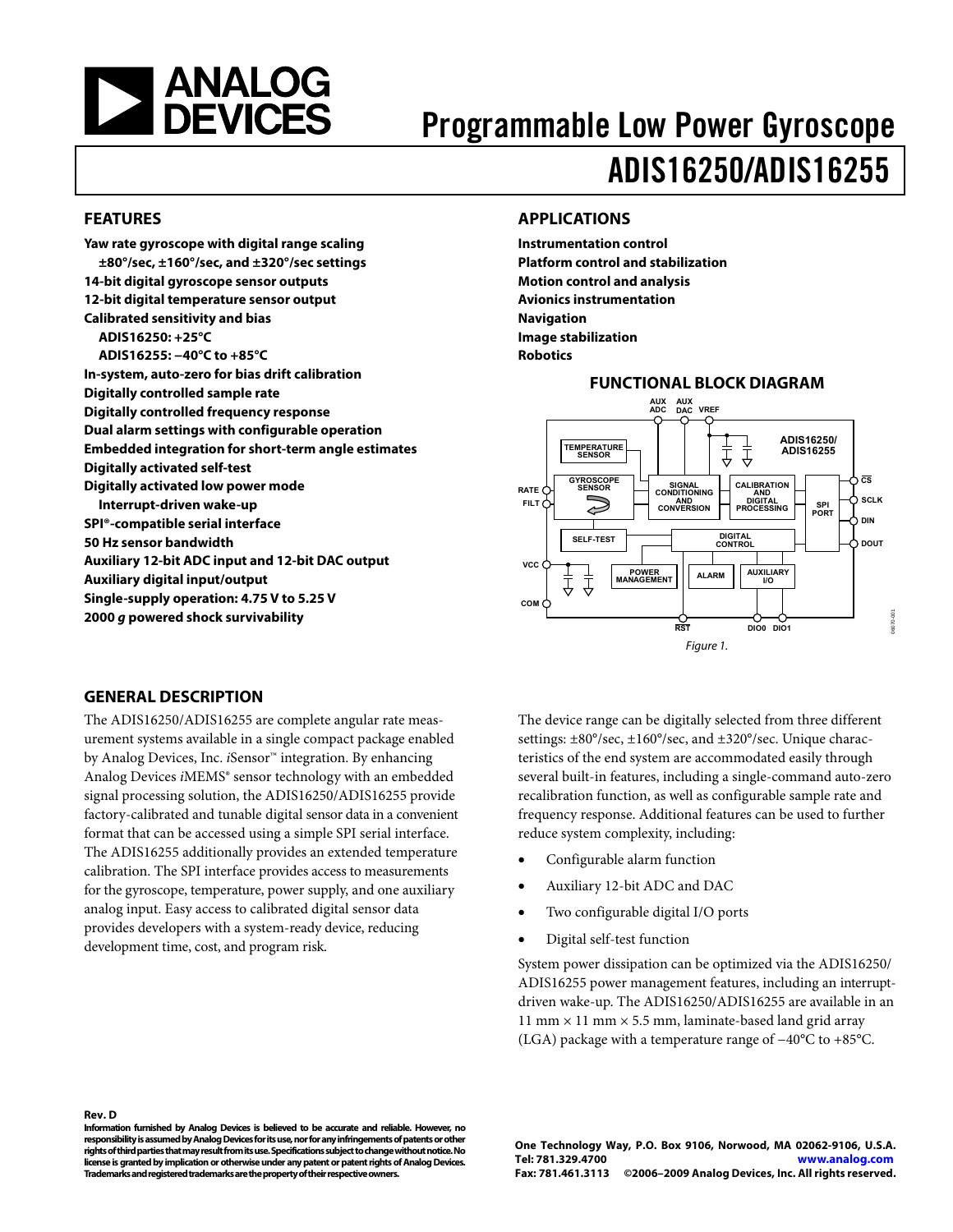# <span id="page-1-0"></span>**TABLE OF CONTENTS**

## **REVISION HISTORY**

#### 11/09-Rev. C to Rev. D

| Changes to Flash Memory, Endurance Parameter, Table 1 4 |  |
|---------------------------------------------------------|--|
|                                                         |  |
|                                                         |  |

#### 11/08-Rev. B to Rev. C

| Deleted Temperature Sensor Parameter, Table 1 3   |  |
|---------------------------------------------------|--|
| Added Logic Inputs Conditions and Digital Outputs |  |
|                                                   |  |

### $3/07$ —Rev. A to Rev. B

| Changes to Data-Ready I/O Indicator Section 17 |  |
|------------------------------------------------|--|
|                                                |  |

## $2/07$ —Rev. 0 to Rev. A

10/06-Revision 0: Initial Version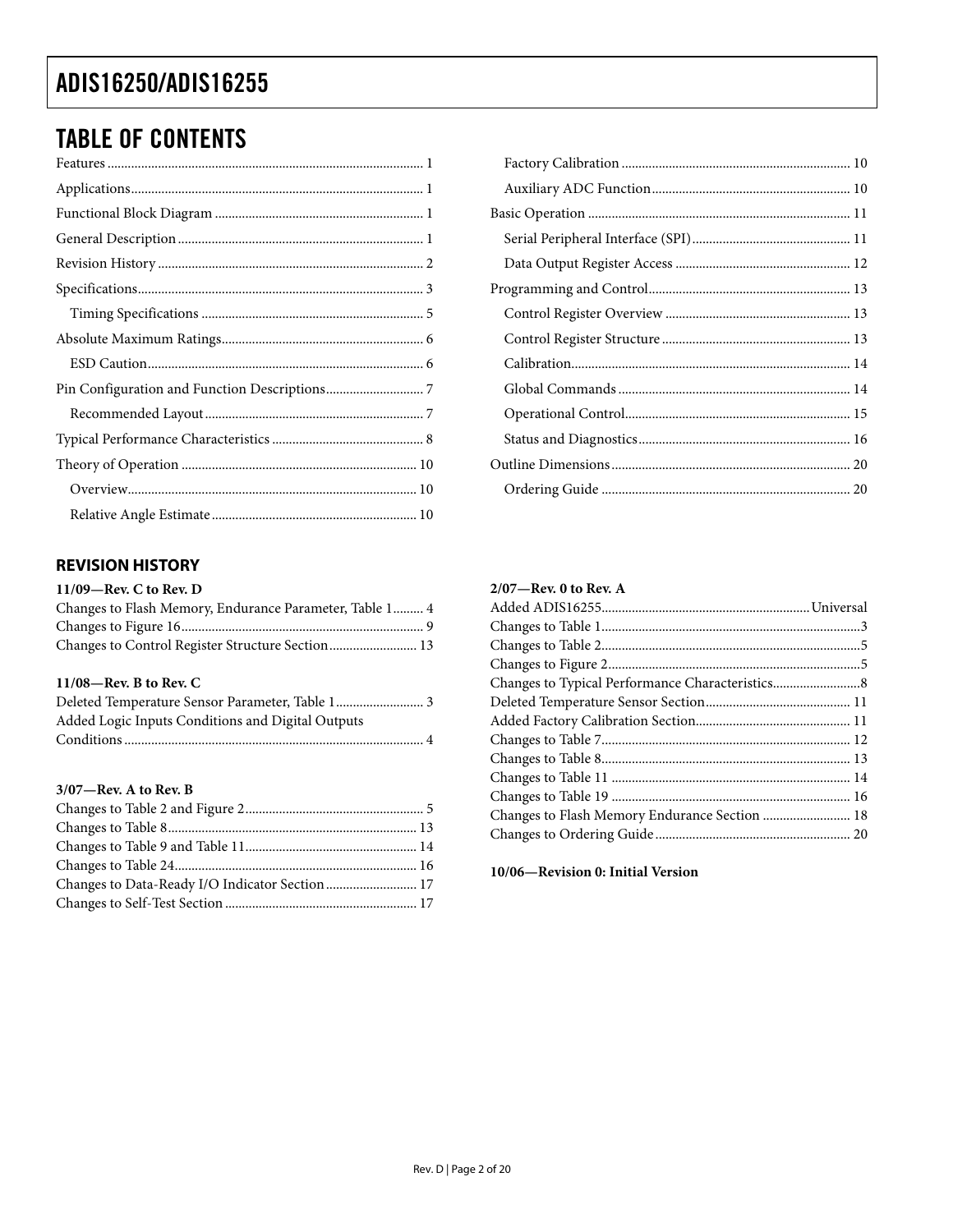## <span id="page-2-0"></span>**SPECIFICATIONS**

T<sub>A</sub> = −40°C to +85°C, V<sub>cC</sub> = 5.0 V, angular rate = 0°/sec, ±1 *g*, ±320°/sec range setting, unless otherwise noted.

## **Table 1.**

| <b>Parameter</b>                    | <b>Conditions</b>                                                        | Min    | <b>Typ</b> | Max           | Unit                       |
|-------------------------------------|--------------------------------------------------------------------------|--------|------------|---------------|----------------------------|
| SENSITIVITY <sup>1</sup>            | Clockwise rotation is positive output                                    |        |            |               |                            |
|                                     | 25°C, dynamic range = $\pm$ 320°/sec <sup>2</sup><br>0.07326             |        |            |               | °/sec/LSB                  |
|                                     | 25°C, dynamic range = $\pm$ 160°/sec                                     |        | 0.03663    |               | $\degree$ /sec/LSB         |
|                                     | 25°C, dynamic range = $\pm 80^{\circ}/sec$<br>0.01832                    |        |            |               | °/sec/LSB                  |
| <b>Initial Tolerance</b>            | 25°C, dynamic range = $\pm$ 320°/sec                                     |        | ±0.2       | ±1            | $\%$                       |
| <b>Temperature Coefficient</b>      | ADIS16250 (see Figure 8)                                                 |        | 225        |               | ppm/°C                     |
|                                     | ADIS16255 (see Figure 11)                                                |        | 25         |               | ppm/°C                     |
| Nonlinearity                        | Best fit straight line                                                   |        | 0.1        |               | % of FS                    |
| <b>BIAS</b>                         |                                                                          |        |            |               |                            |
| In Run Bias Stability               | 25°C, 1σ                                                                 |        | 0.016      |               | $\degree$ /sec             |
| Turn-On-to-Turn-On Bias Stability   | 25°C, 1σ                                                                 |        | 0.05       |               | $\degree$ /sec             |
| Angular Random Walk                 | 25°C, 1σ                                                                 |        | 3.6        |               | $\frac{\circ}{\sqrt{\pi}}$ |
| <b>Temperature Coefficient</b>      | ADIS16250 (see Figure 7)                                                 |        | 0.03       |               | °/sec/°C                   |
|                                     | ADIS16255 (see Figure 10)                                                |        | 0.005      |               | $^{\circ}/sec/^{\circ}C$   |
| <b>Linear Acceleration Effect</b>   | Any axis                                                                 |        | 0.2        |               | $\degree$ /sec/q           |
| <b>Voltage Sensitivity</b>          | $V_{CC}$ = 4.75 V to 5.25 V                                              |        | 1.0        |               | $\degree$ /sec/V           |
| <b>NOISE PERFORMANCE</b>            |                                                                          |        |            |               |                            |
| <b>Output Noise</b>                 | At 25°C, ±320°/sec range, no filtering                                   |        | 0.48       |               | °/sec rms                  |
|                                     | At 25°C, ±160°/sec range, 4-tap filter setting                           |        | 0.28       |               | °/sec rms                  |
|                                     | At 25°C, ±80°/sec range, 16-tap filter setting                           |        | 0.14       |               | °/sec rms                  |
| <b>Rate Noise Density</b>           | At $25^{\circ}$ C, f = 25 Hz, $\pm 320^{\circ}$ /sec range, no filtering |        | 0.056      | °/sec/√Hz rms |                            |
| <b>FREOUENCY RESPONSE</b>           |                                                                          |        |            |               |                            |
| 3 dB Bandwidth                      | See the Analog Bandwidth section for adjustment                          |        | 50         |               | Hz                         |
| Sensor Resonant Frequency           |                                                                          |        | 14         |               | kHz                        |
| <b>SELF-TEST STATE</b>              |                                                                          |        |            |               |                            |
| Change for Positive Stimulus        | 320°/sec dynamic range setting                                           | 439    | 721        | 1092          | <b>LSB</b>                 |
| <b>Change for Negative Stimulus</b> | 320°/sec dynamic range setting                                           | $-439$ | $-721$     | $-1092$       | <b>LSB</b>                 |
| Internal Self-Test Cycle Time       |                                                                          |        | 20         |               | ms                         |
| <b>ADC INPUT</b>                    |                                                                          |        |            |               |                            |
| Resolution                          |                                                                          |        | 12         |               | <b>Bits</b>                |
| <b>Integral Nonlinearity</b>        |                                                                          |        | ±2         |               | <b>LSB</b>                 |
| <b>Differential Nonlinearity</b>    |                                                                          |        | ±1         |               | <b>LSB</b>                 |
| <b>Offset Error</b>                 |                                                                          |        | ±4         |               | <b>LSB</b>                 |
| Gain Error                          |                                                                          |        | ±2         |               | LSB                        |
| Input Range                         |                                                                          | 0      |            | 2.5           | $\vee$                     |
| <b>Input Capacitance</b>            | During acquisition                                                       |        | 20         |               | pF                         |
| ON-CHIP VOLTAGE REFERENCE           |                                                                          |        | 2.5        |               | $\overline{V}$             |
| Accuracy                            | At $25^{\circ}$ C<br>$-10$<br>$+10$                                      |        |            | mV            |                            |
| <b>Temperature Coefficient</b>      | ±40                                                                      |        |            | ppm/°C        |                            |
| Output Impedance                    |                                                                          |        | 70         |               | Ω                          |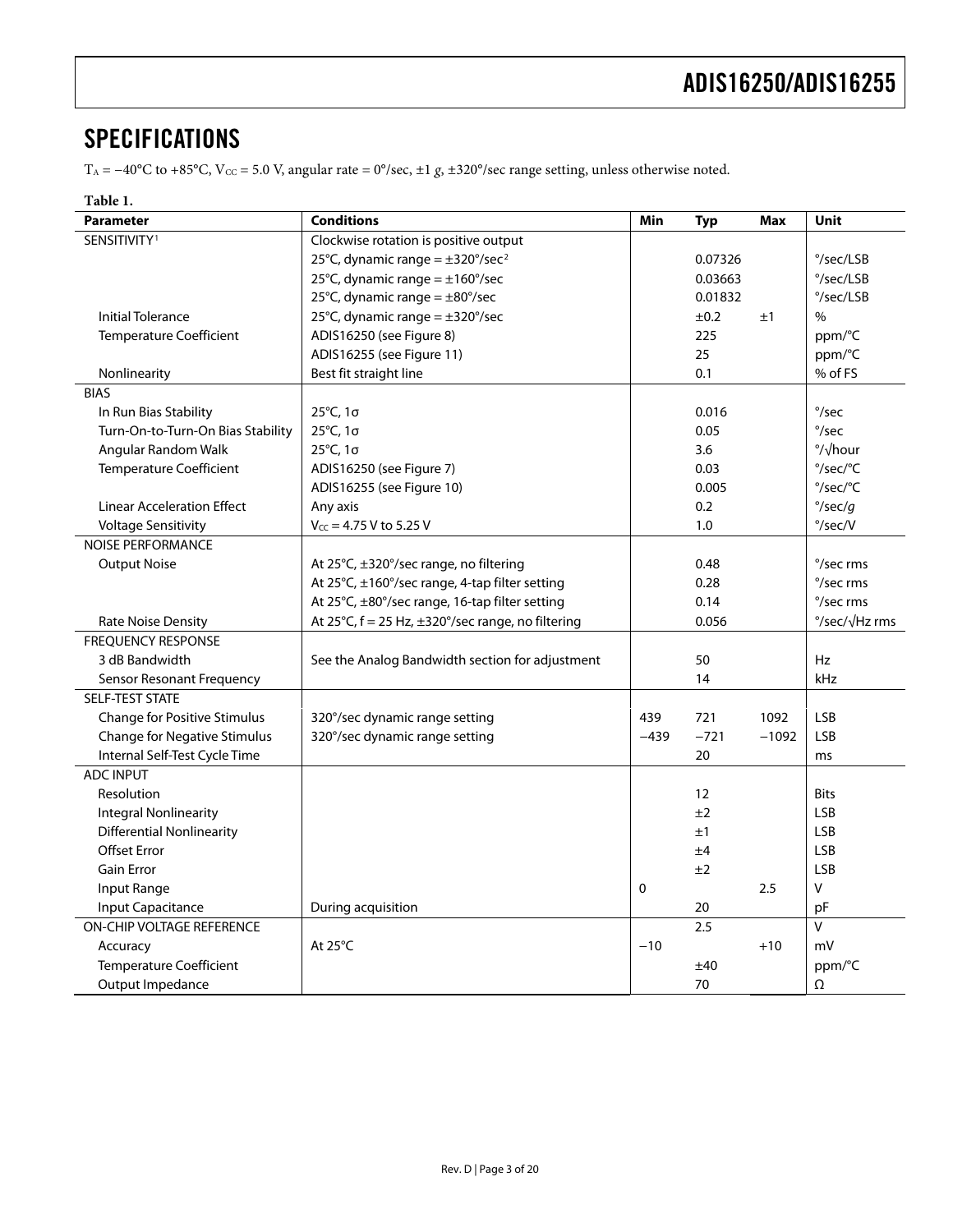<span id="page-3-0"></span>

| <b>Parameter</b>                        | <b>Conditions</b>                                               | Min    | <b>Typ</b>     | <b>Max</b> | <b>Unit</b>   |  |
|-----------------------------------------|-----------------------------------------------------------------|--------|----------------|------------|---------------|--|
| <b>DAC OUTPUT</b>                       | 5 kΩ/100 pF to GND                                              |        |                |            |               |  |
| Resolution                              | 12<br><b>Bits</b>                                               |        |                |            |               |  |
| Relative Accuracy                       | For Code 101 to Code 4095                                       |        | $\overline{4}$ |            | <b>LSB</b>    |  |
| <b>Differential Nonlinearity</b>        |                                                                 |        | $\mathbf{1}$   |            | <b>LSB</b>    |  |
| <b>Offset Error</b>                     |                                                                 |        | ±5             |            | mV            |  |
| <b>Gain Error</b>                       |                                                                 |        | ±0.5           |            | $\frac{0}{0}$ |  |
| Output Range                            |                                                                 |        | 0 to 2.5       |            | V             |  |
| Output Impedance                        |                                                                 |        | $\overline{2}$ |            | Ω             |  |
| <b>Output Settling Time</b>             |                                                                 |        | 10             |            | μs            |  |
| <b>LOGIC INPUTS</b>                     | Internal 3.3 V Interface                                        |        |                |            |               |  |
| Input High Voltage, VINH                |                                                                 | 2.0    |                |            | $\vee$        |  |
| Input Low Voltage, VINL                 |                                                                 |        |                | 0.8        | $\mathsf{V}$  |  |
|                                         | For $\overline{CS}$ signal when used to wake up from sleep mode |        |                | 0.55       | V             |  |
| Logic 1 Input Current, I <sub>INH</sub> | $V_{\text{IH}} = 3.3 V$                                         |        | ±0.2           | ±10        | μA            |  |
| Logic 0 Input Current, IINL             | $V_{IL} = 0 V$                                                  |        |                |            |               |  |
| All except RST                          |                                                                 |        | $-40$          | $-60$      | μA            |  |
| $\overline{RST}$ <sup>3</sup>           |                                                                 |        | $-1$           |            | mA            |  |
| Input Capacitance, CIN                  |                                                                 |        | pF             |            |               |  |
| <b>DIGITAL OUTPUTS</b>                  | Internal 3.3 V Interface                                        |        |                |            |               |  |
| Output High Voltage, VOH                | $I_{\text{SOWRCE}} = 1.6 \text{ mA}$                            | 2.4    |                |            | V             |  |
| Output Low Voltage, VoL                 | $ISINK = 1.6 mA$                                                | 0.4    | V              |            |               |  |
| <b>SLEEP TIMER</b>                      |                                                                 |        |                |            |               |  |
| Timeout Period <sup>4</sup>             |                                                                 | 0.5    |                | 128        | sec           |  |
| <b>START-UP TIME</b>                    |                                                                 |        |                |            |               |  |
| Initial                                 |                                                                 |        | 160            |            | ms            |  |
| Sleep Mode Recovery                     |                                                                 |        | 2.5            |            | ms            |  |
| <b>FLASH MEMORY</b>                     |                                                                 |        |                |            |               |  |
| Endurance <sup>5</sup>                  |                                                                 | 10,000 |                |            | Cycles        |  |
| Data Retention <sup>6</sup>             | $T_J = 55^{\circ}C$                                             | 20     |                |            | Years         |  |
| <b>CONVERSION RATE</b>                  |                                                                 |        |                |            |               |  |
| <b>Minimum Conversion Time</b>          |                                                                 |        | 3.906          |            | ms            |  |
| <b>Maximum Conversion Time</b>          |                                                                 |        | 7.75           |            | sec           |  |
| Maximum Throughput Rate                 |                                                                 | 256    |                | SPS        |               |  |
| Minimum Throughput Rate                 | 0.129                                                           |        |                |            |               |  |
| <b>POWER SUPPLY</b>                     |                                                                 |        |                |            |               |  |
| Operating Voltage Range, Vcc            |                                                                 | 4.75   | 5.0            | 5.25       | V             |  |
| Power Supply Current                    | Normal mode at 25°C<br>18                                       |        |                | mA         |               |  |
|                                         | Fast mode at 25°C                                               |        | 44             |            | mA            |  |
|                                         | Sleep mode at 25°C                                              |        | 425            |            | μA            |  |

<sup>1</sup> ADIS16255 characterization data represents ±4σ to fall within the ±1% limit.<br><sup>2</sup> The sensor is canable of +600°/sec, but the specifications herein are for +320

<sup>2</sup> The <u>sen</u>sor is capable of ±600°/sec, but the specifications herein are for ±320°/sec only.<br><sup>3</sup> The RST pin has an internal pull-un

<sup>3</sup> The RST pin has an internal pull-up.<br><sup>4</sup> Guaranteed by design.

5 Endurance is qualified as per JEDEC Standard 22 Method A117 and measured at −40°C, +25°C, +85°C, and +125°C. 6

 $6$  Retention lifetime equivalent at junction temperature (T<sub>J</sub>) 55°C, as per JEDEC Standard 22 Method A117. Retention lifetime decreases with junction temperature.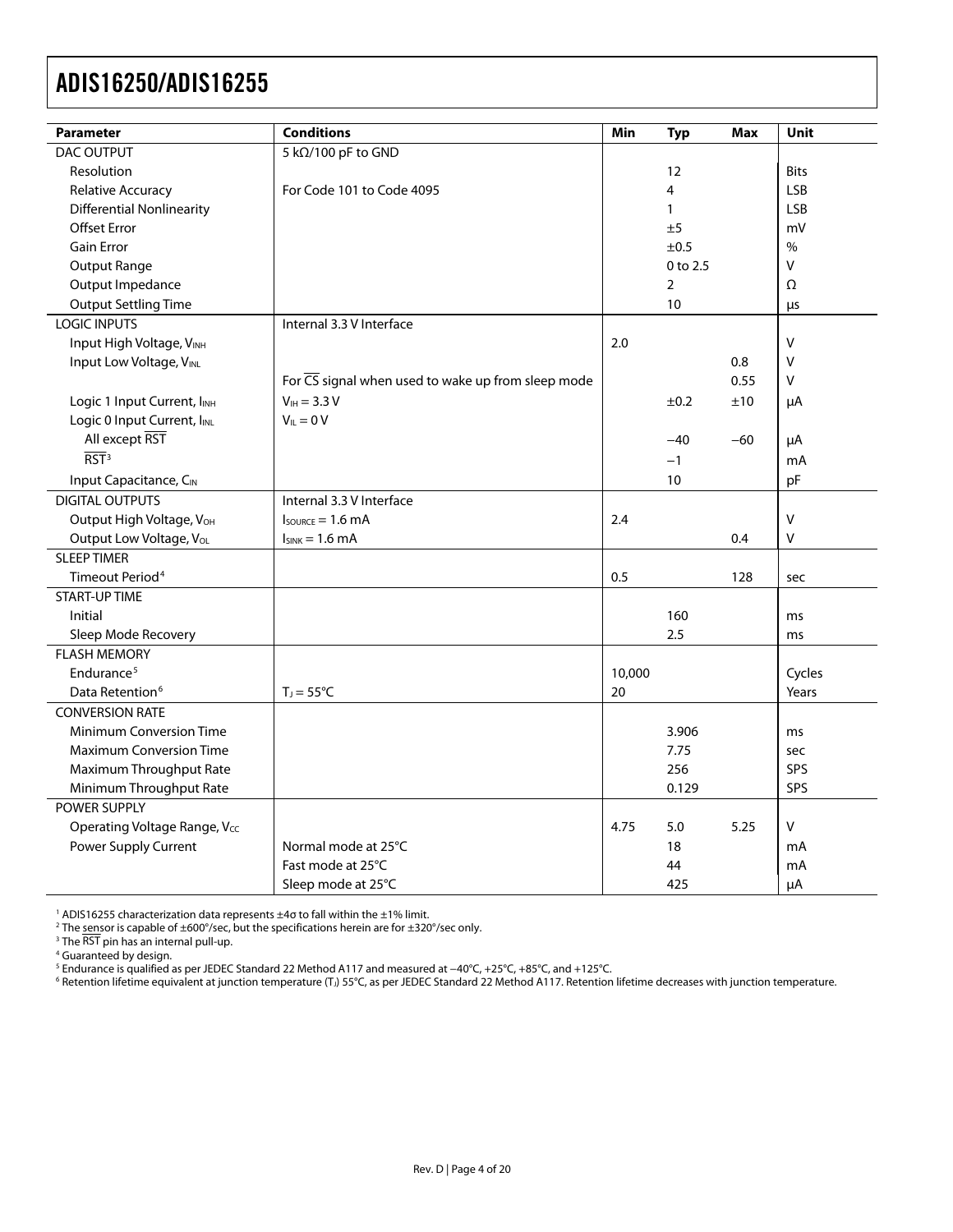## <span id="page-4-0"></span>**TIMING SPECIFICATIONS**

T<sub>A</sub> =  $-40^{\circ}$ C to +85 $^{\circ}$ C, V<sub>cc</sub> = 5.0 V, unless otherwise noted.

#### **Table 2.**

<span id="page-4-1"></span>

| <b>Parameter</b>        | <b>Description</b>                                                                  | Min <sup>1</sup> | <b>Typ</b> | Max <sup>1</sup> | <b>Unit</b> |
|-------------------------|-------------------------------------------------------------------------------------|------------------|------------|------------------|-------------|
| f <sub>sclk</sub>       | Fast mode, SMPL_PRD $\leq$ 0x07 (f <sub>s</sub> $\geq$ 64 Hz)                       | 0.01             |            | 2.5              | <b>MHz</b>  |
|                         | Normal mode, SMPL_PRD $\geq$ 0x08 (f <sub>s</sub> $\leq$ 56.9 Hz)                   | 0.01             |            | 1.0              | <b>MHz</b>  |
| <b><i>LDATARATE</i></b> | Data rate period, fast mode, SMPL_PRD $\leq$ 0x07 (f <sub>s</sub> $\geq$ 64 Hz)     | 32               |            |                  | μs          |
|                         | Data rate period, normal mode, SMPL PRD $\geq$ 0x08 (f <sub>s</sub> $\leq$ 56.9 Hz) | 42               |            |                  | μs          |
| tstall                  | Stall period, fast mode, SMPL_PRD $\leq$ 0x07 (f <sub>s</sub> $\geq$ 64 Hz)         | 9                |            |                  | μs          |
|                         | Stall period, normal mode, SMPL_PRD $\geq$ 0x08 (f <sub>s</sub> $\leq$ 56.9 Hz)     | 12               |            | μs               |             |
| tcs                     | Chip select to clock edge                                                           | 48.8             |            |                  | ns          |
| t <sub>DAV</sub>        | Data output valid after SCLK falling edge <sup>2</sup>                              |                  |            | 100              | ns          |
| t <sub>DSU</sub>        | Data input setup time before SCLK rising edge                                       | 24.4             |            |                  | ns          |
| <b>t</b> <sub>DHD</sub> | Data input hold time after SCLK rising edge                                         | 48.8             |            |                  | ns          |
| t <sub>DF</sub>         | Data output fall time                                                               |                  | 5          | 12.5             | ns          |
| t <sub>DR</sub>         | Data output rise time                                                               |                  | 5          | 12.5             | ns          |
| tses                    | CS high after SCLK edge <sup>3</sup>                                                | 5                |            |                  | ns          |
|                         | Flash update time (power supply must be within range)                               | 50               |            |                  | ms          |

1 Guaranteed by design; not production tested.

<sup>2</sup> The MSB presents an exception to this parameter. The MSB clocks out on the falling edge of <sup>CS</sup>. The rest of the DOUT bits are clocked after the falling edge of SCLK and are governed by this specification.

<span id="page-4-2"></span><sup>3</sup> This parameter may need to be expanded to allow for proper capture of the LSB. After CS goes high, the DOUT line goes into a high impedance state.



<span id="page-4-3"></span>Figure 3. SPI Timing (Using SPI Settings Typically Identified as Phase = 1, Polarity = 1)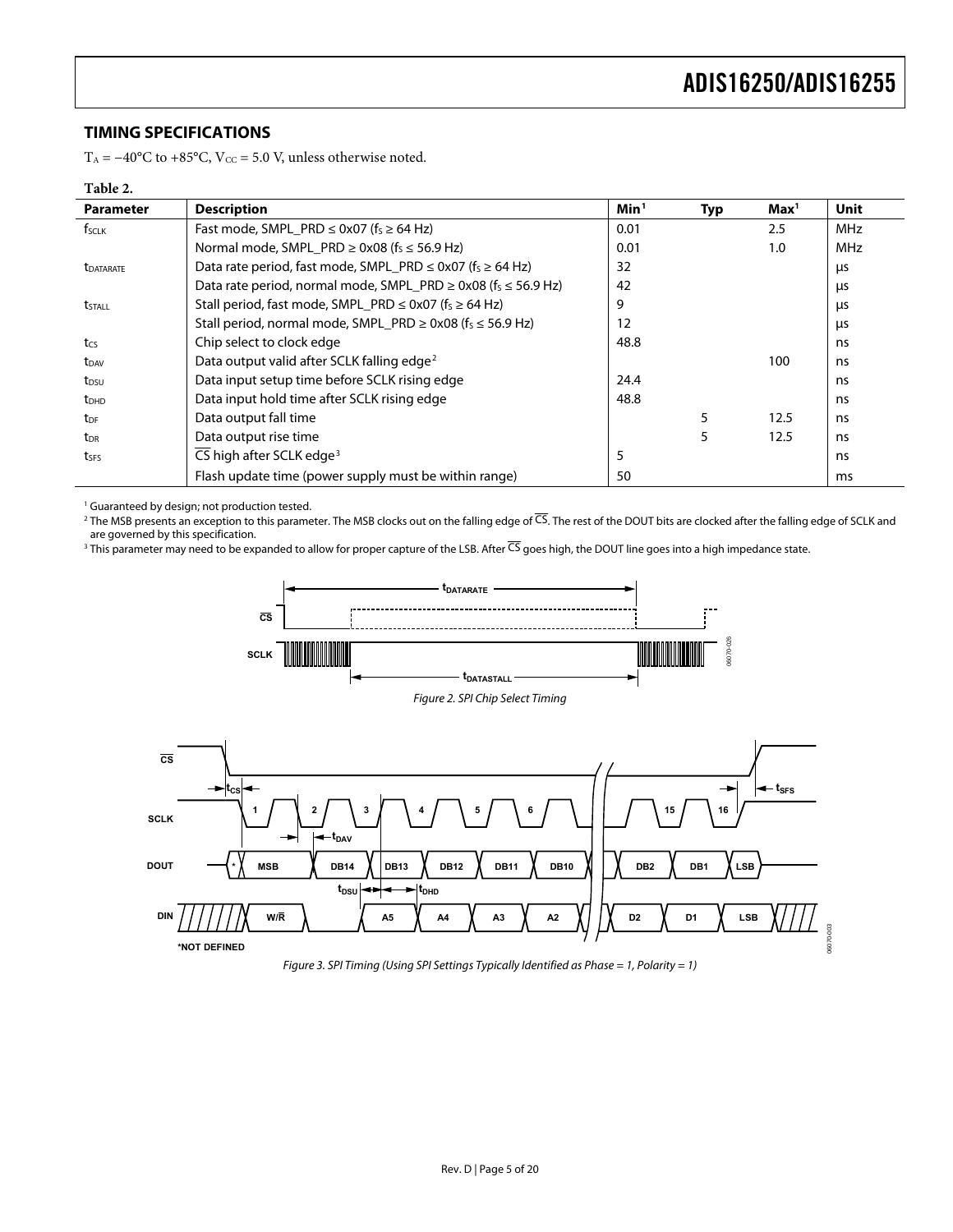## <span id="page-5-0"></span>ABSOLUTE MAXIMUM RATINGS

#### **Table 3.**

| <b>Parameter</b>                           | Rating                               |
|--------------------------------------------|--------------------------------------|
| Acceleration (Any Axis, Unpowered, 0.5 ms) | 2000 q                               |
| Acceleration (Any Axis, Powered, 0.5 ms)   | 2000 q                               |
| V <sub>cc</sub> to COM                     | $-0.3$ V to $+6.0$ V                 |
| Digital Input/Output Voltage to COM        | $-0.3$ V to $+5.5$ V                 |
| Analog Inputs to COM                       | $-0.3$ V to $+3.5$ V                 |
| Operating Temperature Range <sup>1</sup>   | $-40^{\circ}$ C to $+125^{\circ}$ C  |
| Storage Temperature Range <sup>1</sup>     | $-65^{\circ}$ C to +150 $^{\circ}$ C |

<sup>1</sup> Extended exposure to temperatures outside of the specified temperature range of −40°C to +85°C can adversely affect the accuracy of the factory calibration. For best accuracy, store the parts within the specified operating range of −40°C to +85°C.

Stresses above those listed under Absolute Maximum Ratings may cause permanent damage to the device. This is a stress rating only; functional operation of the device at these or any other conditions above those indicated in the operational section of this specification is not implied. Exposure to absolute maximum rating conditions for extended periods may affect device reliability.



## **ESD CAUTION**



ESD (electrostatic discharge) sensitive device. Charged devices and circuit boards can discharge without detection. Although this product features patented or proprietary protection circuitry, damage may occur on devices subjected to high energy ESD. Therefore, proper ESD precautions should be taken to avoid performance degradation or loss of functionality.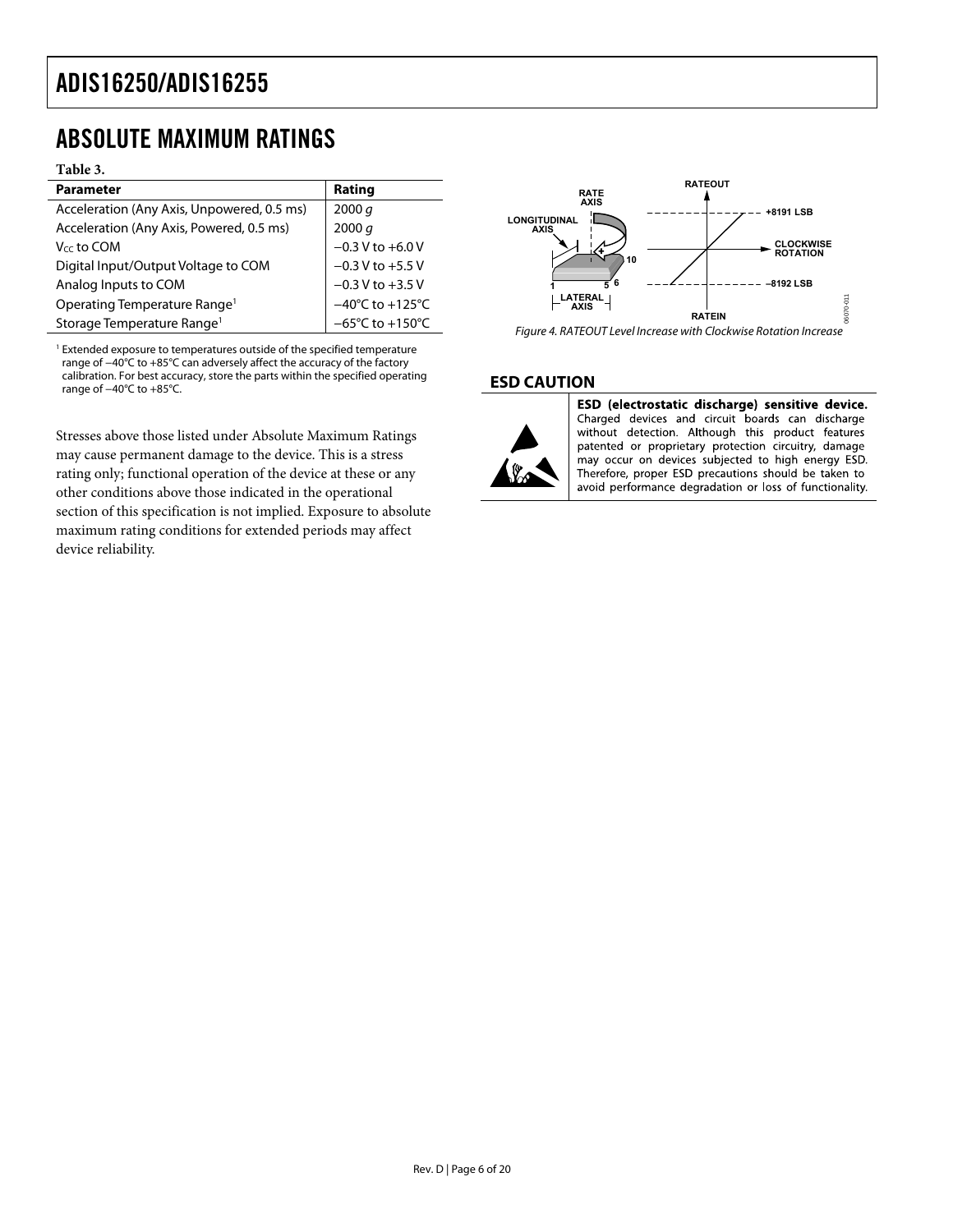# <span id="page-6-0"></span>PIN CONFIGURATION AND FUNCTION DESCRIPTIONS



#### **Table 4. Pin Function Descriptions**

| Pin No.        | Mnemonic          | Type <sup>1</sup>            | <b>Description</b>                                                                                                                      |
|----------------|-------------------|------------------------------|-----------------------------------------------------------------------------------------------------------------------------------------|
|                | <b>SCLK</b>       |                              | SPI, Serial Clock.                                                                                                                      |
| $\overline{2}$ | <b>DOUT</b>       | O                            | SPI, Data Output.                                                                                                                       |
| 3              | <b>DIN</b>        |                              | SPI, Data Input.                                                                                                                        |
| 4              | $\overline{CS}$   |                              | SPI, Chip Select, Active Low.                                                                                                           |
| 5, 6           | <b>DIO0, DIO1</b> | 1/O                          | Multifunction Digital Input/Output Pin.                                                                                                 |
| 7              | <b>RST</b>        |                              | Reset, Active Low. This resets the sensor signal conditioning circuit and initiates a start-up sequence.                                |
| 8, 9, 10, 11   | <b>DNC</b>        | $\qquad \qquad \blacksquare$ | Do Not Connect.                                                                                                                         |
| 12             | <b>AUX DAC</b>    | $\circ$                      | Auxiliary DAC Analog Output Voltage.                                                                                                    |
| 13             | AUX ADC           |                              | Auxiliary ADC Analog Input Voltage.                                                                                                     |
| 14             | <b>RATE</b>       | O                            | Analog Rate Signal Output (Uncalibrated).                                                                                               |
| 15             | <b>FILT</b>       |                              | Analog Amplifier Summing Junction. This is used for setting the analog bandwidth. See the Analog<br>Bandwidth section for more details. |
| 16, 17         | <b>VCC</b>        | S                            | 5.0 V Power Supply.                                                                                                                     |
| 18, 19         | <b>COM</b>        | S                            | Common. Reference point for all circuitry in the ADIS16250/ADIS16255.                                                                   |
| 20             | <b>VREF</b>       | O                            | Precision Reference Output.                                                                                                             |

 $1 S =$  supply; O = output; I = input.

#### **RECOMMENDED LAYOUT**



**11mm × 11mm STACKED LGA PACKAGE** Figure 6. Recommended Pad Layout (Units in Millimeters)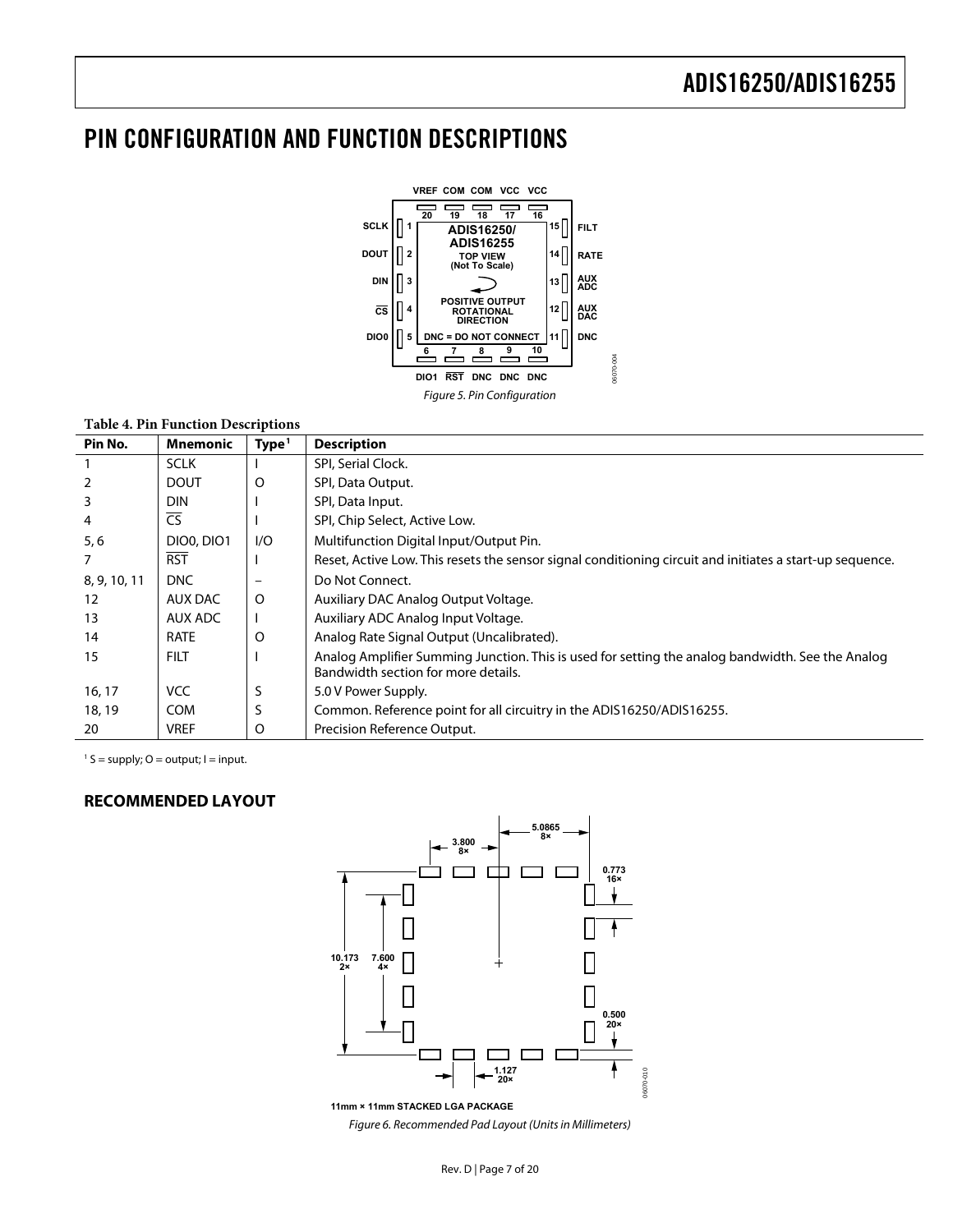# <span id="page-7-0"></span>TYPICAL PERFORMANCE CHARACTERISTICS

<span id="page-7-2"></span>



**<sup>µ</sup> +1<sup>σ</sup>**

**–1σ**

**BIAS (°/s)**

**MINIMUM TYPICAL MAXIMUM SUPPLY VOLTAGE (4.75V, 5.00V, 5.25V)** Figure 9. Bias vs. Supply Voltage

<span id="page-7-1"></span>**–1 –2 –3 –4**

Figure 12. Sensitivity vs. Supply Voltage

06070-013

0070-013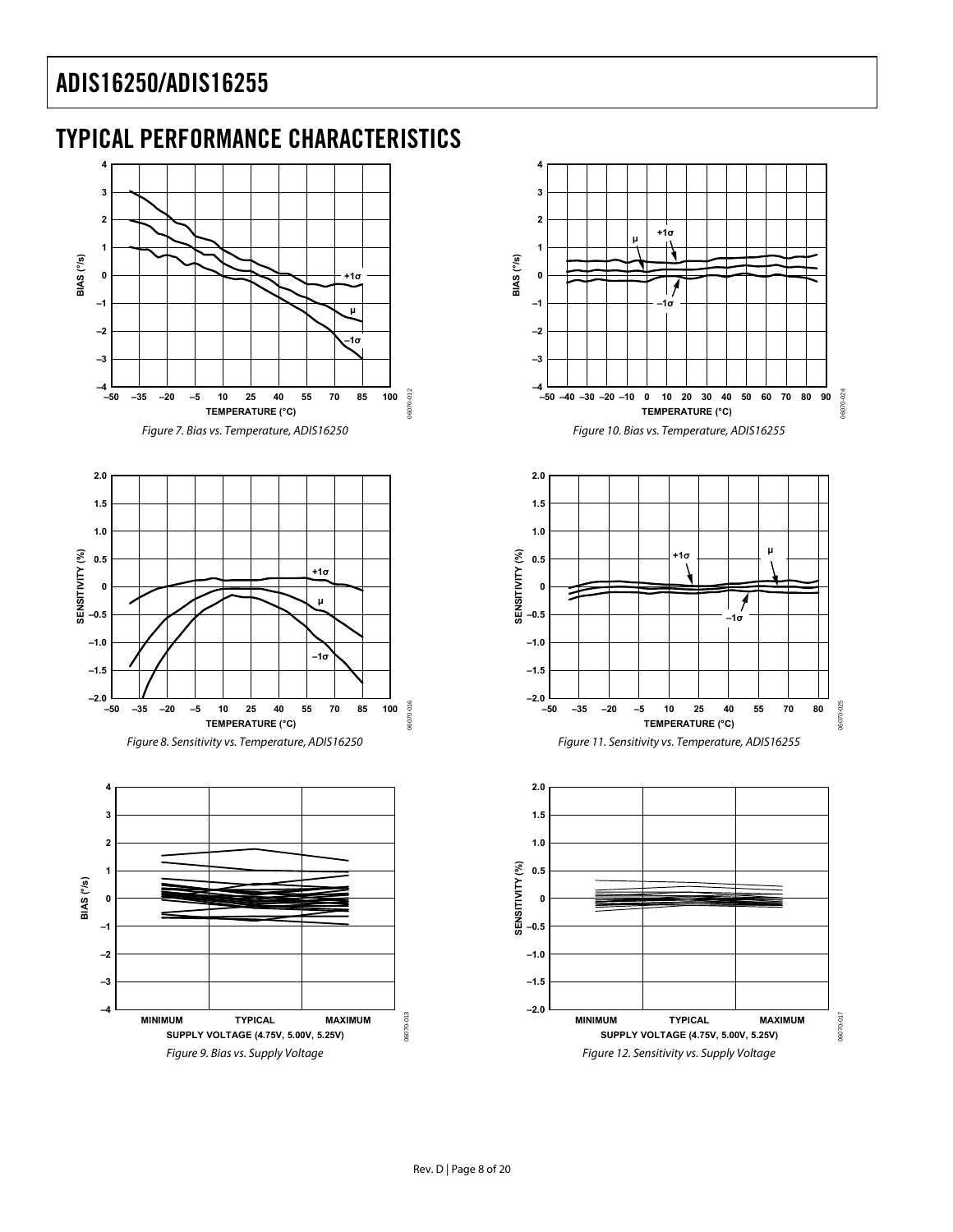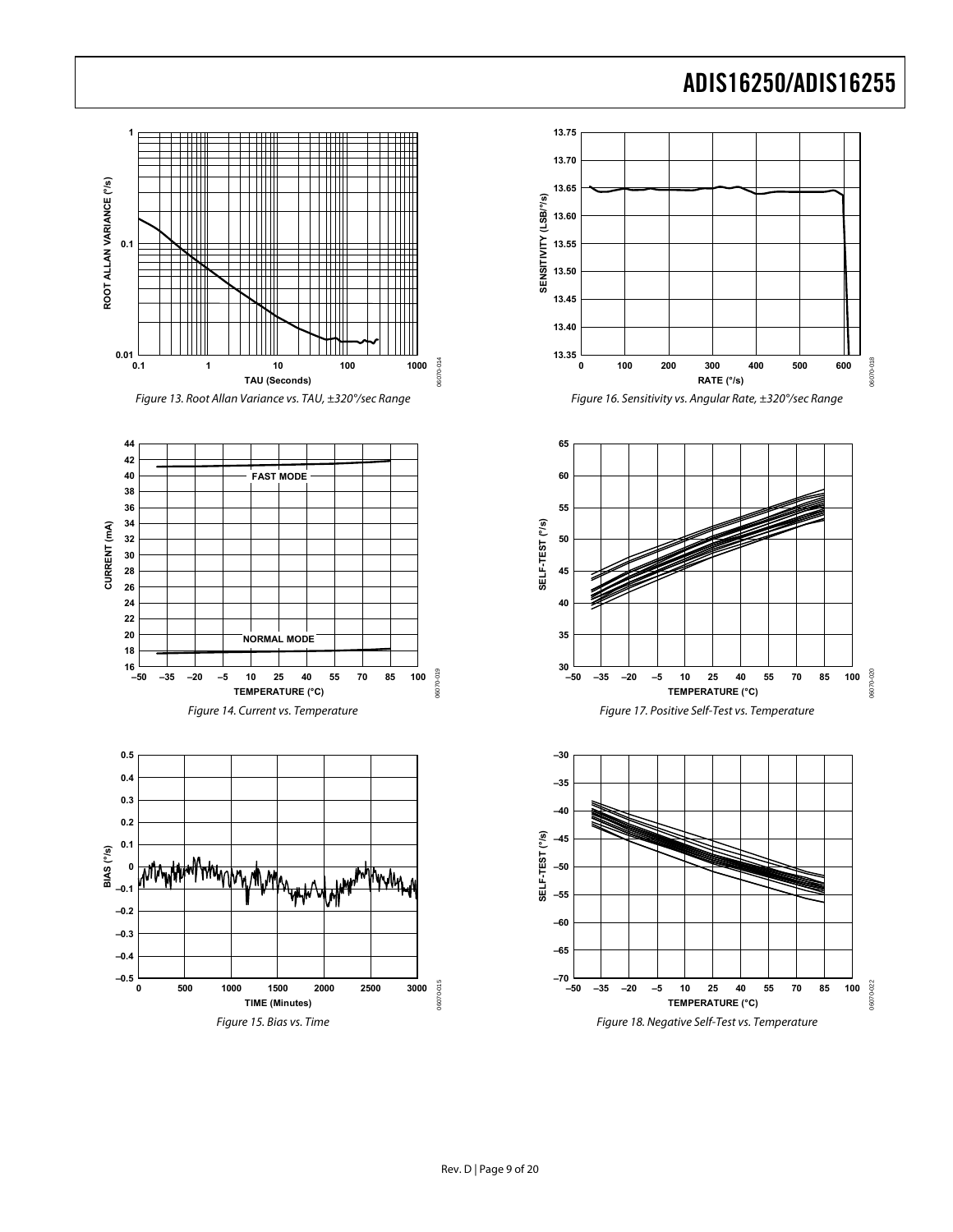## <span id="page-9-0"></span>THEORY OF OPERATION **OVERVIEW**

The core angular rate sensor integrated inside the ADIS16250/ ADIS16255 is based on the Analog Devices *i*MEMS technology. This sensor operates on the principle of a resonator gyroscope. Two polysilicon sensing structures each contain a dither frame electrostatically driven to resonance. This provides the necessary velocity element to produce a Coriolis force during rotation. At two of the outer extremes of each frame, orthogonal to the dither motion, are movable fingers placed between fixed fingers to form a capacitive pickoff structure that senses Coriolis motion. The resulting signal is fed to a series of gain and demodulation stages that produce the electrical rate signal output.

The base sensor output signal is sampled using an ADC, and then the digital data is fed into a proprietary digital calibration circuit. This circuit contains calibration coefficients from the factory calibration, along with user-defined calibration registers that can be used to calibrate system-level errors.

The calibrated gyroscope data (GYRO\_OUT) is made available through output data registers along with temperature, power supply, auxiliary ADC, and relative angle output calculations.

## **RELATIVE ANGLE ESTIMATE**

<span id="page-9-1"></span>The ANGL\_OUT register offers the integration of the GYRO\_OUT data. In order for this information to be useful, the reference angle must be known. This can be accomplished by reading the register contents at the initial time, before starting the monitoring, or by setting its contents to zero. This number is reset to zero when the NULL command is used, after a RESET command is used, and during power-up. This function can be used to estimate change in angle over a period. The user is cautioned to fully understand the stability requirements and the time period over which to use this estimated relative angle position.

## **FACTORY CALIBRATION**

The ADIS16250/ADIS16255 provide a factory calibration that includes correction for initial tolerance and power supply variation. In addition, the ADIS16255 provides correction for temperature variation. This calibration includes individual sensor characterization and custom correction coefficient calculation.

## **AUXILIARY ADC FUNCTION**

The auxiliary ADC function integrates a standard 12-bit ADC into the ADIS16250/ADIS16255 to digitize other system-level analog signals. The output of the ADC can be monitored through the AUX\_ADC control register, as defined in [Table 6](#page-11-1). The ADC is a 12-bit successive approximation converter. The output data is presented in straight binary format with the fullscale range extending from 0 V to 2.5 V. The 2.5 V upper limit is derived from the on-chip precision internal reference.

[Figure 19](#page-9-1) shows the equivalent circuit of the analog input structure of the ADC. The input capacitor (C1) is typically 4 pF and can be attributed to parasitic package capacitance. The two diodes provide ESD protection for the analog input. Care must be taken to ensure that the analog input signals never exceed the range of −0.3 V to +3.5 V. This causes the diodes to become forward-biased and to start conducting. The diodes can handle 10 mA without causing irreversible damage. The resistor is a lumped component that represents the on resistance of the switches. The value of this resistance is typically 100  $Ω$ . Capacitor C2 represents the ADC sampling capacitor and is typically 16 pF.



Track Phase: Switch Closed

For ac applications, it is recommended to remove high frequency components from the analog input signal by using a low-pass filter on the analog input pin.

In applications where harmonic distortion and signal-to-noise ratio are critical, the analog input must be driven from a low impedance source. Large source impedances significantly affect the ac performance of the ADC. This can necessitate the use of an input buffer amplifier. When no input amplifier is used to drive the analog input, the source impedance should be limited to values lower than 1 kΩ.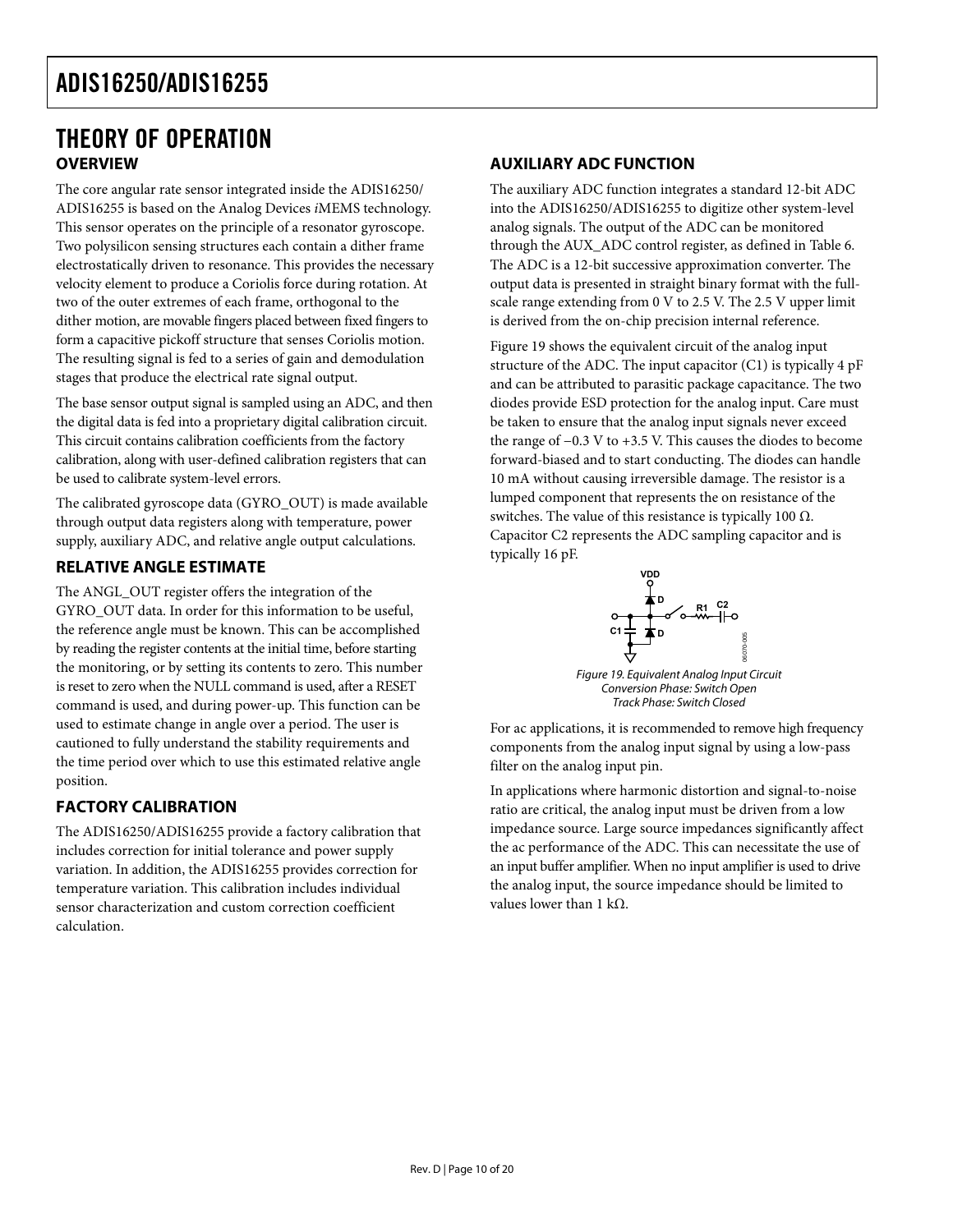## <span id="page-10-0"></span>BASIC OPERATION

The ADIS16250/ADIS16255 are designed for simple integration into industrial system designs, requiring only a 5.0 V power supply and a 4-wire, industry standard serial peripheral interface (SPI). All outputs and user-programmable functions are handled by a simple register structure. Each register is 16 bits in length and has its own unique bit map. The 16 bits in each register consist of an upper (D8 to D15) byte and a lower (D0 to D7) byte, each of which has its own 6-bit address.

## **SERIAL PERIPHERAL INTERFACE (SPI)**

The ADIS16250/ADIS16255 serial peripheral interface (SPI) port includes four signals: chip select (CS), serial clock (SCLK), data input (DIN), and data output (DOUT). The  $\overline{\text{CS}}$  line enables the ADIS16250/ADIS16255 SPI port and frames each SPI event, which consists of single or multiple data frames. When this signal is high, the DOUT lines are in a high impedance state and the signals on DIN and SCLK have no impact on operation. A complete data frame contains 16 clock cycles. Because the SPI port operates in full duplex mode, it supports simultaneous, 16-bit receive (DIN) and transmit (DOUT) functions during the same data frame.

<span id="page-10-1"></span>Refer to [Table 2](#page-4-1), [Figure 2](#page-4-2), and [Figure 3](#page-4-3) for detailed timing and operation of the SPI port.

## **Writing to Registers**

[Figure 20](#page-10-1) displays a typical data frame for writing a command to a control register. In this case, the first bit of the DIN sequence is a 1, followed by a 0, the 6-bit address, and the 8-bit data command. Because each write command covers a single byte of data, two data frames are required when writing the entire 16-bit space of a register.

## **Reading from Registers**

Reading the contents of a register requires a modification to the sequence in [Figure 20](#page-10-1). In this case, the first two bits in the DIN sequence are 0, followed by the address of the register. Each register has two addresses (upper, lower), but either one can be used to access its entire 16 bits of data. The final eight bits of the DIN sequence are irrelevant and can be counted as don't cares during a read command. During the next data frame, the DOUT sequence contains the register's 16-bit data, as shown in [Figure 21.](#page-10-2) Although a single read command requires two separate data frames, the full duplex mode minimizes this overhead, requiring only one extra data frame when continuously sampling.

<span id="page-10-2"></span>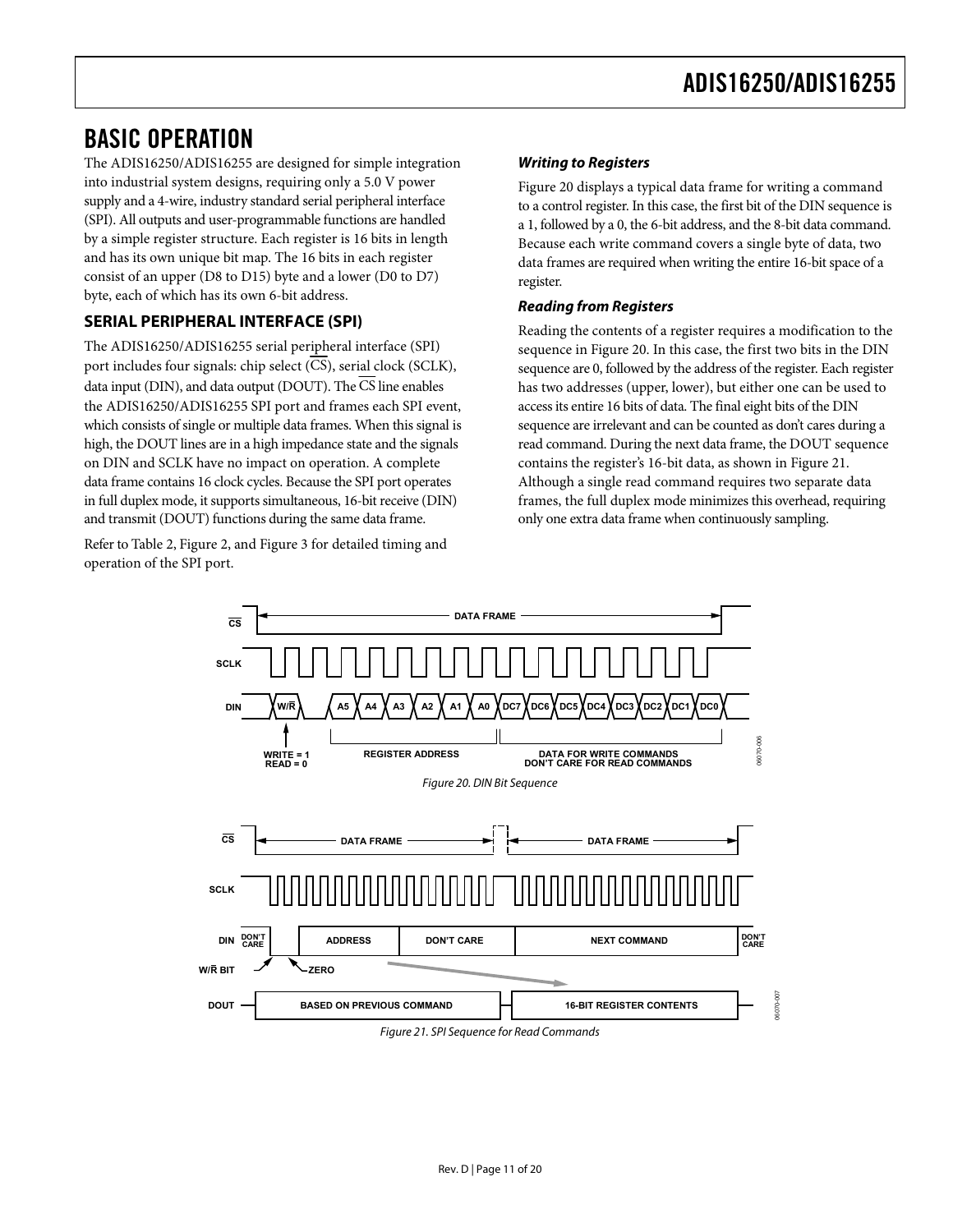## <span id="page-11-0"></span>**DATA OUTPUT REGISTER ACCESS**

The ADIS16250/ADIS16255 provide access to calibrated rotation measurements, relative angle estimates, power supply measurements, temperature measurements, and an auxiliary 12-bit ADC channel. This output data is continuously updating internally, regardless of user read rates. The following bit map describes the structure of all output data registers, except ENDURANCE, in the ADIS16250/ADIS16255.

#### **Table 5. Register Bit Map**

| <b>MSB</b>      |    |    |                 |                |                 |                | LSB            |
|-----------------|----|----|-----------------|----------------|-----------------|----------------|----------------|
| l ND            | EA |    | D13   D12   D11 |                | D <sub>10</sub> | D <sub>9</sub> | D <sub>8</sub> |
| $\overline{D7}$ | D6 | D5 | D <sub>4</sub>  | D <sub>3</sub> | D <sub>2</sub>  | D1             | D0             |

The MSB holds the new data (ND) indicator. When the output registers are updated with new data, the ND bit goes to a 1 state. After the output data is read, it returns to a 0 state. The EA bit is used to indicate a system error or an alarm condition that can result from a number of conditions, such as a power supply that is out of the specified operating range. See the [Status and](#page-15-1)  [Diagnostics](#page-15-1) section for more details. The output data is either 12 bits or 14 bits in length. For all of the 12-bit output data, Bit D13 and Bit D12 are assigned don't care status.

The output data register map is located in [Table 6](#page-11-1) and provides all of the necessary details for accessing each register's data. [Table 7](#page-11-2) displays the output coding for the GYRO\_OUT register. [Figure 22](#page-11-3) provides an example SPI read cycle for this register.

### **Table 6. Data Output Register Information**

<span id="page-11-1"></span>

|                  | $\overline{\phantom{a}}$    |                |                          |                        |                               |
|------------------|-----------------------------|----------------|--------------------------|------------------------|-------------------------------|
| <b>Name</b>      | <b>Function</b>             | <b>Address</b> | <b>Resolution (Bits)</b> | <b>Data Format</b>     | <b>Scale Factor (per LSB)</b> |
| <b>ENDURANCE</b> | Flash Memory Write Counter  | 0x01, 0x00     | 16                       | Binary                 | 1 count                       |
| SUPPLY OUT       | Power Supply Data           | 0x03, 0x02     | 12                       | Binary                 | 1.8315 mV                     |
| <b>GYRO OUT</b>  | Gyroscope Data              | 0x05, 0x04     | 14                       | <b>Twos Complement</b> | $0.07326^{\circ}/sec^{1}$     |
| AUX ADC          | Auxiliary Analog Input Data | 0x0B, 0x0A     | 12                       | Binary                 | $0.6105$ mV                   |
| TEMP OUT         | Sensor Temperature Data     | 0x0D, 0x0C     | 12.                      | <b>Twos Complement</b> | $0.1453^{\circ}$ C            |
| ANGL OUT         | Angle Output                | 0x0F, 0x0E     | 14                       | Binary                 | $0.03663$ °                   |

1 Assumes that the scaling is set to 320°/sec.

#### **Table 7. Output Coding Example, GYRO\_OUT1, 2**

<span id="page-11-2"></span>

| <b>Rate of Rotation</b> |                          |                         |                      |                   |                |
|-------------------------|--------------------------|-------------------------|----------------------|-------------------|----------------|
| ±320°/sec Range         | $±160^{\circ}/sec$ Range | ±80°/sec Range          | <b>Binary Output</b> | <b>Hex Output</b> | <b>Decimal</b> |
| $600^{\circ}/sec$       | $300^{\circ}/sec$        | 150°/sec $\,$           | 01 1111 1111 1111    | 0x1FFF            | 8191           |
| $320^{\circ}/sec$       | $160^{\circ}/sec$        | $80^{\circ}/sec$        | 01 0001 0001 0000    | 0x1110            | 4368           |
| $80^{\circ}/sec$        | $40^{\circ}/sec$         | $20^{\circ}/sec$        | 00 0100 0100 0100    | 0x0444            | 1092           |
| $40^{\circ}/sec$        | $20^{\circ}/sec$         | $10^{\circ}/sec$        | 00 0010 0010 0010    | 0x0222            | 546            |
| $0.07326^{\circ}/sec$   | $0.03663^{\circ}/sec$    | $0.018315^{\circ}/sec$  | 00 0000 0000 0001    | 0x0001            |                |
| $0^{\circ}/sec$         | $0^{\circ}/sec$          | $0^{\circ}/sec$         | 00 0000 0000 0000    | 0x0000            | 0              |
| $-0.07326^{\circ}/sec$  | $-0.03663^{\circ}/sec$   | $-0.018315^{\circ}/sec$ | 1 1111 1111 1111     | $0x3$ FFF         | $-1$           |
| $-40^{\circ}/sec$       | $-20^{\circ}/sec$        | $-10^{\circ}/sec$       | 11 1101 1101 1110    | 0x3DDF            | $-546$         |
| $-80^{\circ}/sec$       | $-40^{\circ}/sec$        | $-20^{\circ}/sec$       | 11 1011 1011 1100    | 0x3BBC            | $-1092$        |
| $-320^{\circ}/sec$      | $-160^{\circ}/sec$       | $-80^{\circ}/sec$       | 10 1110 1111 0000    | 0x2EF0            | $-4368$        |
| $-600^{\circ}/sec$      | $-300^{\circ}/sec$       | $-150^{\circ}/sec$      | 10 0000 0000 0000    | 0x2000            | $-8192$        |

1 Two MSBs have been masked off and are not considered in the coding.

<span id="page-11-3"></span><sup>2</sup> Nominal sensitivity and zero offset null performance are assumed.



Figure 22. Example Read Cycle, ±320°/sec Setting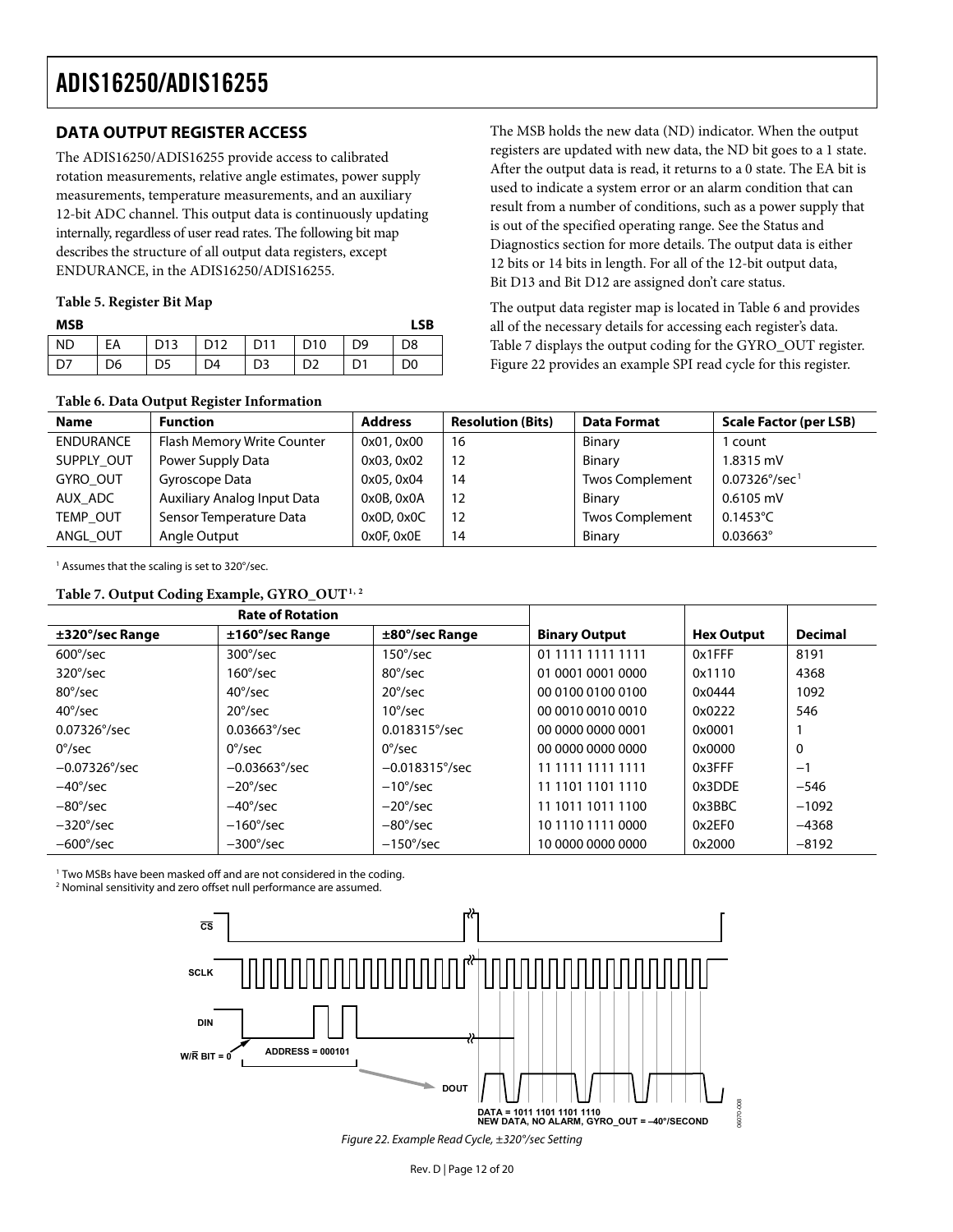## <span id="page-12-0"></span>PROGRAMMING AND CONTROL **CONTROL REGISTER OVERVIEW**

The ADIS16250/ADIS16255 offer many programmable features controlled by writing commands to the appropriate control registers using the SPI. [Table 8](#page-12-1) provides a summary of these control registers, which controls the operation of the following parameters:

- Calibration
- Global commands
- Operational control
	- Sample rate
	- Power management
	- Digital filtering
	- Dynamic range
	- DAC output
	- Digital I/O
- Operational status and diagnostics
	- Self-test
	- Status conditions
	- Alarms

#### **Table 8. Control Register Memory Map**

## **CONTROL REGISTER STRUCTURE**

The ADIS16250/ADIS16255 uses a temporary, RAM-based memory structure to facilitate the control registers displayed in [Table 8](#page-12-1). The start-up configuration is stored in a flash memory structure that automatically loads into the control registers during the start-up sequence. Each nonvolatile register has a corresponding flash memory location, for storing the latest configuration contents. Since flash memory has endurance limitations, the contents of each nonvolatile register must be manually stored to flash (note that the contents of the control register contents are only nonvolatile when they are stored to flash). The manual flash update command, made available in the COMMAND register, provides this function. The ENDURANCE register provides a counter that allows for memory reliability management against the write cycle specification.

<span id="page-12-1"></span>

| <b>Register Name</b> | Type | <b>Volatility</b>        | <b>Address</b>   | <b>Bytes</b>   | <b>Function</b>                                                                                  | <b>Reference Table</b> |
|----------------------|------|--------------------------|------------------|----------------|--------------------------------------------------------------------------------------------------|------------------------|
| GYRO_OFF             | R/W  | Nonvolatile              | 0x15, 0x14       | $\overline{2}$ | Gyroscope bias offset factor                                                                     | Table 9, Table 10      |
| GYRO_SCALE           | R/W  | Nonvolatile              | 0x17, 0x16       | 2              | Gyroscope scale factor                                                                           | Table 11, Table 12     |
|                      |      |                          | $0x18$ to $0x1F$ | 8              | Reserved                                                                                         |                        |
| ALM_MAG1             | R/W  | Nonvolatile              | 0x21, 0x20       | $\overline{2}$ | Alarm 1 amplitude threshold and polarity                                                         | Table 31, Table 32     |
| ALM_MAG2             | R/W  | Nonvolatile              | 0x23, 0x22       | $\overline{2}$ | Alarm 2 amplitude threshold and polarity                                                         | Table 35, Table 36     |
| ALM SMPL1            | R/W  | Nonvolatile              | 0x25, 0x24       | $\overline{2}$ | Alarm 1 sample period                                                                            | Table 33, Table 34     |
| ALM_SMPL2            | R/W  | Nonvolatile              | 0x27, 0x26       | $\overline{2}$ | Alarm 2 sample period                                                                            | Table 37, Table 38     |
| ALM_CTRL             | R/W  | Nonvolatile              | 0x29, 0x28       | 2              | Alarm control register                                                                           | Table 39, Table 40     |
|                      |      |                          | 0x2A to 0x2F     | 6              | Reserved                                                                                         |                        |
| AUX_DAC              | R/W  | Volatile                 | 0x31, 0x30       | $\overline{2}$ | Auxiliary DAC data                                                                               | Table 21, Table 22     |
| <b>GPIO_CTRL</b>     | R/W  | Volatile                 | 0x33, 0x32       | $\overline{2}$ | Auxiliary digital I/O control register                                                           | Table 23, Table 24     |
| MSC_CTRL             | R/W  | Nonvolatile <sup>1</sup> | 0x35, 0x34       | $\overline{2}$ | Miscellaneous control register                                                                   | Table 26, Table 27     |
| SMPL_PRD             | R/W  | Nonvolatile              | 0x37, 0x36       | $\overline{2}$ | ADC sample period control                                                                        | Table 15, Table 16     |
| SENS/AVG             | R/W  | Nonvolatile              | 0x39, 0x38       | 2              | Defines the dynamic range (sensitivity setting)<br>and the number of taps for the digital filter | Table 19, Table 20     |
| SLP_CNT              | R/W  | Volatile                 | 0x3B, 0x3A       | $\overline{2}$ | Counter used to determine length of power-<br>down mode                                          | Table 17, Table 18     |
| <b>STATUS</b>        | R    | Volatile                 | 0x3D, 0x3C       | $\overline{2}$ | System status register                                                                           | Table 28, Table 29     |
| <b>COMMAND</b>       | W    | N/A                      | 0x3F, 0x3E       | $\overline{2}$ | System command register                                                                          | Table 13, Table 14     |

1 The contents of the upper byte are nonvolatile; the contents of the lower byte are volatile.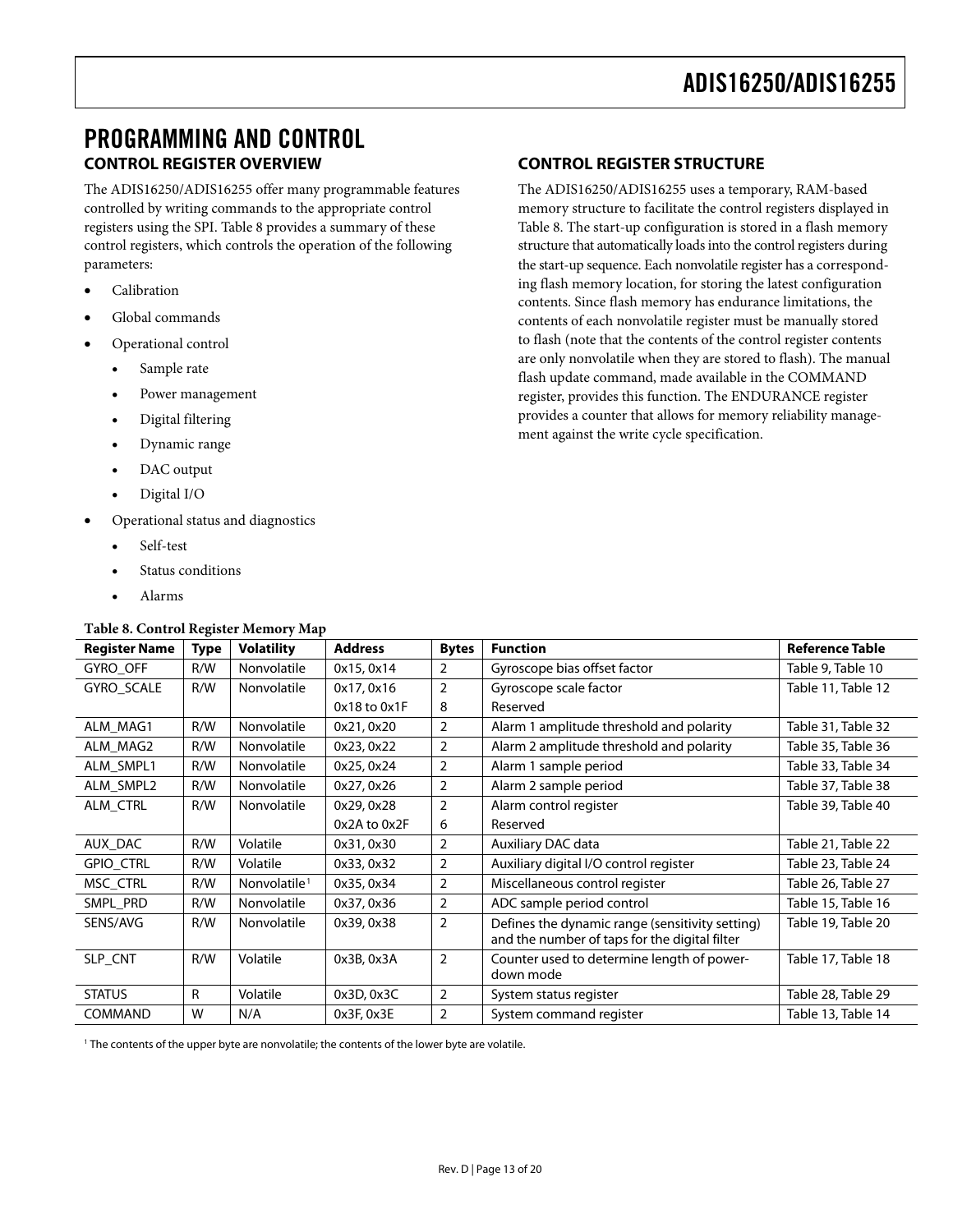## <span id="page-13-7"></span><span id="page-13-0"></span>**CALIBRATION**

The ADIS16250/ADIS16255 are factory-calibrated for sensitivity and bias. It also provides several user calibration functions for simplifying field-level corrections. The calibration factors are stored in nonvolatile memory and are applied using the following linear calibration equation:

 $y = mx + b$ 

where:

*y* is the calibrated output data. *x* is the precalibration data. *m* is the sensitivity scale factor. *b* is the offset scale factor.

There are three options for system-level calibrations of the bias in the ADIS16250/ADIS16255: auto-null, factory calibration restore, and manual calibration updates. The auto-null and factory reset options are described in the [Global Commands](#page-13-7) section. Optional field-level calibrations use the preceding equation and require two steps:

- 1. Characterize the behavior of the ADIS16250/ADIS16255 at predefined critical operating conditions.
- 2. Use this characterization data to calculate and load the contents of GYRO\_OFF (b) and GYRO\_SCALE (m).

The GYRO\_OFF provides a calibration range of ±37.5°/sec, and its contents are nonvolatile. The GYRO\_SCALE register provides a calibration range of 0 to 1.9995, and its contents are also nonvolatile.

#### **Table 9. GYRO\_OFF Register Definition**

<span id="page-13-1"></span>

| <b>Address</b> | Scale <sup>1</sup>     | <b>Default</b> | <b>Format</b> | <b>Access</b> |
|----------------|------------------------|----------------|---------------|---------------|
| 0x15.          | $0.018315^{\circ}/sec$ | 0x0000         | Twos          | R/W           |
| 0x14           |                        |                | complement    |               |

<span id="page-13-5"></span>1 Scale is the weight of each LSB.

#### **Table 10. GYRO\_OFF Bit Descriptions**

<span id="page-13-6"></span><span id="page-13-2"></span>

| <b>Bit</b> | <b>Description</b> |
|------------|--------------------|
| 15:12      | Not used           |
| 11:0       | Data bits          |

#### **Table 11. GYRO\_SCALE Register Definition**

<span id="page-13-3"></span>

| Address    | Scale <sup>1</sup> | Default <sup>2</sup>   Format |        | <b>Access</b> |
|------------|--------------------|-------------------------------|--------|---------------|
| 0x17, 0x16 | 0.0487%            | $\mid$ 0x0800                 | Binary | R/W           |

<sup>1</sup> Scale is the weight of each LSB.

2 Equates to a scale factor of one.

#### **Table 12. GYRO\_SCALE Bit Descriptions**

<span id="page-13-4"></span>

| <b>Bit</b> | <b>Description</b> |
|------------|--------------------|
| 15:12      | Not used           |
| 11:0       | Data bits          |

## **GLOBAL COMMANDS**

The ADIS16250/ADIS16255 provide global commands for common operations such as auto-null, factory calibration restore, manual flash update, auxiliary DAC latch, and software reset. Each of these global commands has a unique control bit assigned to it in the COMMAND register and is initiated by writing a 1 to its assigned bit.

The auto-null function does two things: it resets the contents of the ANGL\_OUT register to zero, and it adjusts the GYRO\_OUT register to zero. This automated adjustment takes two steps:

- 1. Read GYRO\_OUT.
- 2. Write the opposite of this value into the GRYO\_OFF register. Sensor noise influences the accuracy of this step.

For optimal calibration accuracy, set the number of filtering taps to its maximum, wait for the appropriate number of samples to process through the filter, and then exercise this option.

The factory calibration restore command sets the contents of GYRO\_OFF to 0x0000 and GYRO\_SCALE to 0x0800, erasing any field-level calibration contents. The manual flash update writes the contents of each nonvolatile register into flash memory for storage. This process takes approximately 50 ms and requires the power supply voltage to be within specification for the duration of the event. It is worth noting that this operation also automatically follows the auto-null and factory reset commands.

The DAC latch command loads the contents of AUX\_DAC into the DAC latches. Since the AUX\_DAC contents must be updated one byte at a time, this command ensures a stable DAC output voltage during updates. Finally, the software reset command sends the ADIS16250/ADIS16255 digital processor into a restart sequence, effectively doing the same thing as the RST line.

#### **Table 13. COMMAND Register Definition**

| <b>Address</b> |                 | <b>Default</b> | <b>Format</b> | <b>Access</b> |
|----------------|-----------------|----------------|---------------|---------------|
|                | $0x3F$ , $0x3E$ | N/A            | N/A           | Write only    |

#### **Table 14. COMMAND Bit Descriptions**

| <b>Bit</b>     | <b>Description</b>                  |
|----------------|-------------------------------------|
| 15:8           | Not used                            |
|                | Software reset command              |
| 6:4            | Not used                            |
| 3              | Manual flash update command         |
| $\overline{2}$ | Auxiliary DAC data latch            |
|                | Factory calibration restore command |
| $\Omega$       | Auto-null command                   |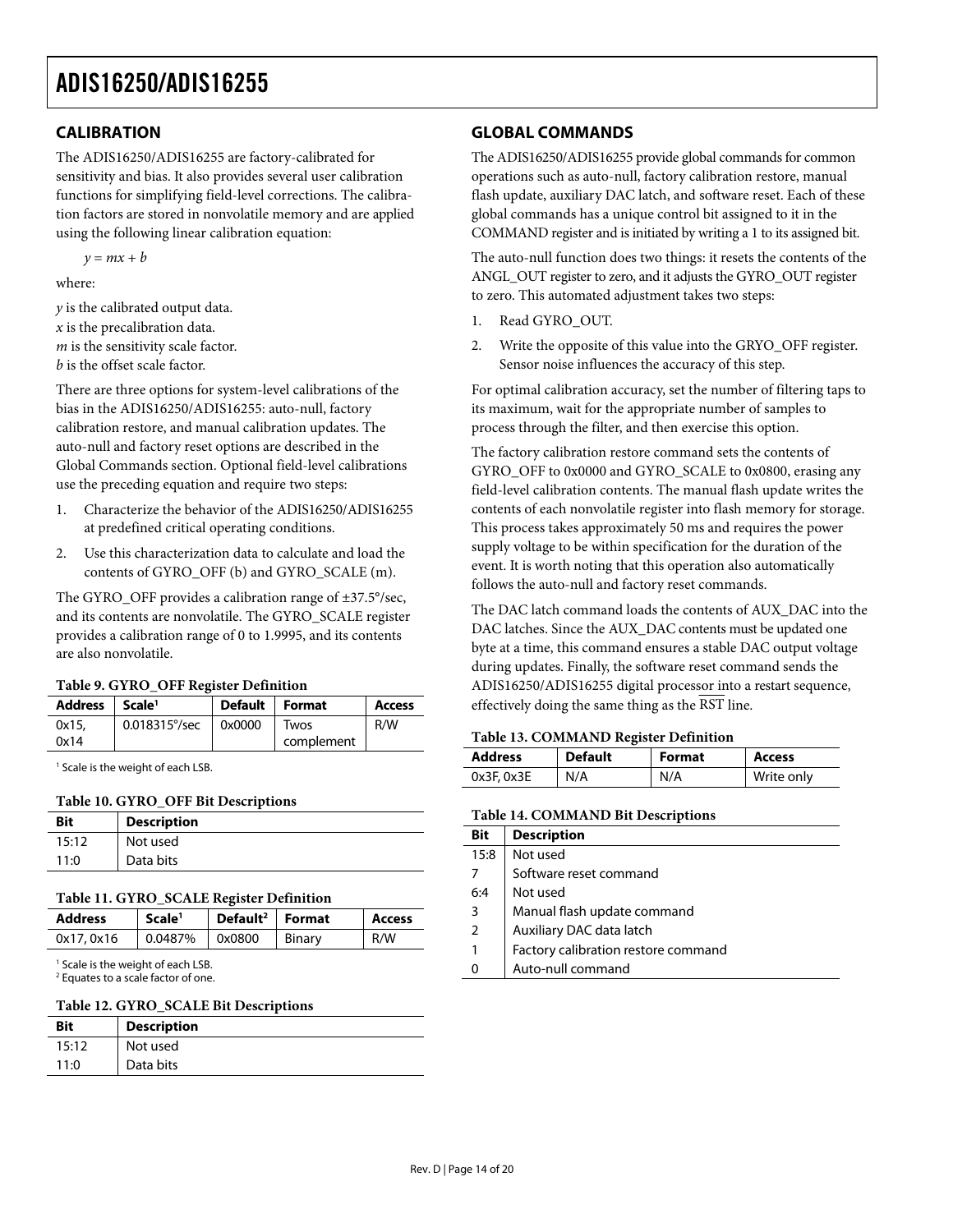## <span id="page-14-0"></span>**OPERATIONAL CONTROL**

#### **Internal Sample Rate**

<span id="page-14-4"></span>The internal sample rate defines how often data output variables are updated, independent of the rate at which they are read out on the SPI port. The SMPL\_PRD register controls the ADIS16250/ADIS16255 internal sample rate and has two parts: a selectable time base and a multiplier. The sample period can be calculated using the following equation:

 $T_S = T_B \times (N_S + 1)$ 

where:

<span id="page-14-5"></span>*T<sub>s</sub>* is the sample period.

 $T_B$  is the time base.

*NS* is the increment setting.

<span id="page-14-1"></span>The default value is the maximum 256 samples per second, and the contents of this register are nonvolatile.

**Table 15. SMPL\_PRD Register Definition** 

<span id="page-14-2"></span>

| <b>Address</b> | <b>Default</b> | <b>Format</b> | Access |
|----------------|----------------|---------------|--------|
| 0x37, 0x36     | 0x0001         | N/A           | R/W    |

#### **Table 16. SMPL\_PRD Bit Descriptions**

<span id="page-14-3"></span>

| <b>Bit</b> | <b>Description</b>                        |
|------------|-------------------------------------------|
|            | 15:8   Not used                           |
|            | Time base, $0 = 1.953$ ms, $1 = 60.54$ ms |
| 6:0        | Multiplier                                |

The following is an example calculation of the sample period for the ADIS16250/ADIS16255:

If *SMPL\_PRD* = 0x0007, *B7*…*B0* = 00000111  $B7 = 0 \rightarrow T_B = 1.953$  ms  $B6...B0 = 000000111 \rightarrow N_s = 7$  $T_s = T_B \times (N_s + 1) = 1.953 \text{ ms} \times (7 + 1) = 15.624 \text{ ms}$  $f_S = 1/T_S = 64$  SPS

The sample rate setting has a direct impact on the SPI data rate capability. For sample rates of 64 SPS and above, the SPI SCLK can run at a rate up to 2.5 MHz. For sample rates below 64 SPS, the SPI SCLK can run at a rate up to 1 MHz.

The sample rate setting also affects the power dissipation. When the sample rate is set below 64 SPS, the power dissipation reduces by a factor of 60%. The two different modes of operation offer a system-level trade-off between performance (sample rate, serial transfer rate) and power dissipation.

#### **Power Management**

In addition to offering two different performance modes for power optimization, the ADIS16250/ADIS16255 offer a programmable shutdown period. Writing the appropriate sleep time to the SLP\_CNT register shuts the device down for the specified time. The following example provides an illustration of this relationship:

$$
B7... B0 = 00000110
$$

*Sleep period* = 3 sec

After completing the sleep period, the ADIS16250/ADIS16255 return to normal operation. If measurements are required before sleep period completion, the ADIS16250/ADIS16255 can be awakened by putting the  $\overline{\text{CS}}$  line in a zero logic state. Otherwise, the  $\overline{\text{CS}}$  line must be kept high to maintain sleep mode.

#### **Table 17. SLP\_CNT Register Definition**

| Address   Scale <sup>1</sup>   Default   Format   Access |  |  |
|----------------------------------------------------------|--|--|
| $0x3B$ , 0x3A   0.5 sec   0x0000   Binary   R/W          |  |  |

<sup>1</sup> Scale is the weight of each LSB.

#### **Table 18. SLP\_CNT Bit Descriptions**

| <b>Bit</b> | <b>Description</b> |
|------------|--------------------|
| 15:8       | Not used           |
| 7:0        | Data bits          |

#### **Analog Bandwidth**

The analog bandwidth of the ADIS16250/ADIS16255 is 50 Hz. This bandwidth can be reduced by placing an external capacitor across the RATE and FILT pins. In this case, the analog bandwidth can be calculated using the following equation:

$$
f_{\text{OUT}} = 1/(2 \times \pi \times R_{\text{OUT}} \times (C_{\text{OUT}} + 0.068 \,\mu\text{F}))
$$

where:

 $R_{OUT} = 45.22 \text{ k}\Omega$ .

*COUT* is the external capacitance.

#### **Digital Filtering**

The ADIS16250/ADIS16255 GYRO\_OUT signal path has a nominal analog bandwidth of 50 Hz. The ADIS16250 provides a Bartlett Window FIR filter for additional noise reduction on all of the output data registers. The SENS/AVG register stores the number of taps in this filter in seven power-of-two step sizes (that is,  $2^M = 1, 2, 4, 16$ , 32, 64, and 128). Filter setup requires one simple step: write the appropriate M factor to the assigned bits in the SENS/AVG register. The bit assignments are listed in [Table 20](#page-15-7). The following equation offers a frequency response relationship for this filter:



Figure 23. Bartlett Window FIR Frequency Response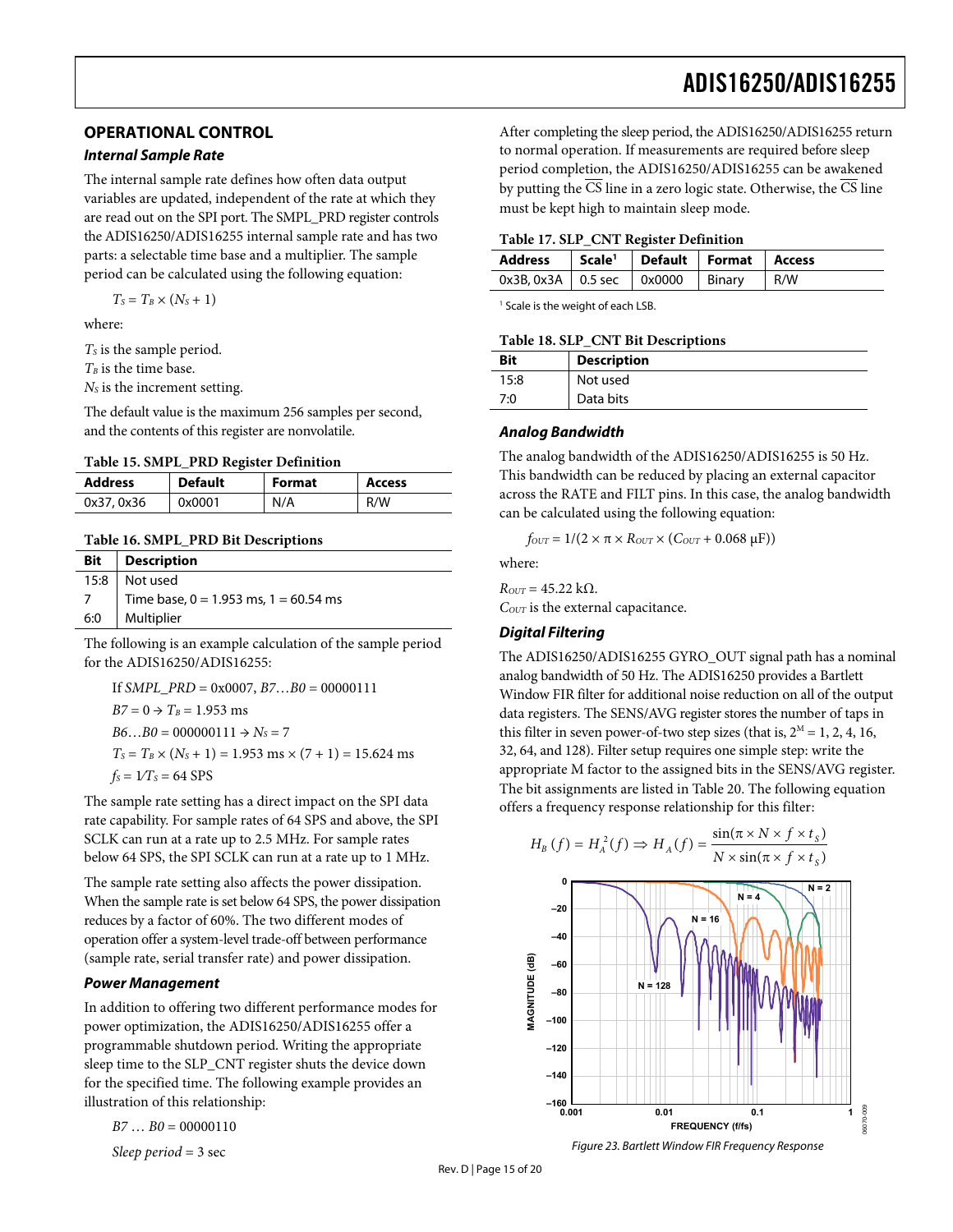## <span id="page-15-0"></span>**Dynamic Range**

The ADIS16250/ADIS16255 provide three dynamic range settings: ±80°/sec, ±160°/sec, and ±320°/sec. The lower dynamic range settings (80, 160) limit the minimum filter tap sizes in order to maintain the resolution as the maximum rate measurements decrease. The recommended order for programming the SENS/AVG register is (1) dynamic range and then (2) filtering response. The contents of the SENS/AVG register are nonvolatile.

#### **Table 19. SENS/AVG Register Definition**

<span id="page-15-6"></span>

| <b>Address</b> | <b>Default</b> | <b>Format</b> | <b>Access</b> |
|----------------|----------------|---------------|---------------|
| 0x39, 0x38     | 0x0402         | Binary        | R/W           |

#### **Table 20. SENS/AVG Bit Descriptions**

<span id="page-15-7"></span><span id="page-15-4"></span>

| Bit   | <b>Value</b> | <b>Description</b>                           |
|-------|--------------|----------------------------------------------|
| 15:11 |              | Not used                                     |
| 10:8  |              | Sensitivity selection bits                   |
|       | 100          | 320°/sec (default condition)                 |
|       | 010          | 160°/sec, filter taps ≥ 4 (Bits[3:0] ≥ 0x02) |
|       | 001          | 80°/sec, filter taps ≥16 (Bits[3:0] ≥ 0x04)  |
| 7:4   |              | Not used                                     |
| 3:0   |              | Filter tap setting, $M = binary$ number      |
|       |              | (number of taps, $N = 2^M$ )                 |

#### <span id="page-15-5"></span>**Auxiliary DAC**

The auxiliary DAC provides a 12-bit level adjustment function. The AUX\_DAC register controls the operation of this feature. It offers a rail-to-rail buffered output that has a range of 0 V to 2.5 V. The DAC can drive its output to within 5 mV of the ground reference when it is not sinking current. As the output approaches ground, the linearity begins to degrade (100 LSB beginning point). As the sink current increases, the nonlinear range increases. The DAC output latch function, contained in the COMMAND register, provides continuous operation while writing each byte of this register. The contents of this register are volatile, which means that the desired output level must be set after every reset and power cycle event.

#### <span id="page-15-1"></span>**Table 21. AUX\_DAC Register Definition**

<span id="page-15-2"></span>

| <b>Address</b> | <b>Default</b> | <b>Format</b> | Access |
|----------------|----------------|---------------|--------|
| 0x31, 0x30     | 0x0000         | Binary        | R/W    |

#### **Table 22. AUX\_DAC Bit Descriptions**

<span id="page-15-8"></span><span id="page-15-3"></span>

| <b>Bit</b> | <b>Description</b> |
|------------|--------------------|
| 15:12      | Not used           |
| 11:0       | Data bits          |

#### **General-Purpose I/O**

The ADIS16250/ADIS16255 provide two general-purpose pins that enable digital I/O control using the SPI. The GPIO\_CTRL control register establishes the configuration of these pins and handles the SPI-to-pin controls. Each pin provides the flexibility of both input (read) and output (write) operations. For example, writing a 0x0202 to this register establishes Line 0 as an output and sets its level as a one. Writing 0x0000 to this register establishes both lines as inputs, and their status can be read through Bit 0 and Bit 1 of this register.

The digital I/O lines are also available for data-ready and alarm/error indications. In the event of conflict, the following priority structure governs the digital I/O configuration:

- 1. MSC\_CTRL
- 2. ALM\_CTRL
- 3. GPIO\_CTRL

#### **Table 23. GPIO\_CTRL Register Definition**

| <b>Address</b> | <b>Default</b> | <b>Format</b> | Access |
|----------------|----------------|---------------|--------|
| 0x33, 0x32     | 0x0000         | N/A           | R/W    |

#### **Table 24. GPIO\_CTRL Bit Descriptions**

| Bit   | <b>Description</b>                                 |
|-------|----------------------------------------------------|
| 15:10 | Not used                                           |
| 9     | General-purpose I/O Line 1 polarity                |
|       | $1 =$ high                                         |
|       | $0 = \text{low}$                                   |
| 8     | General-purpose I/O Line 0 polarity                |
|       | $1 = high$                                         |
|       | $0 =$ low                                          |
| 7:2   | Not used                                           |
|       | General-purpose I/O Line 1, data direction control |
|       | $1 =$ output                                       |
|       | $0 = input$                                        |
|       | General-purpose I/O Line 0, data direction control |
|       | $1 =$ output                                       |
|       | $0 = input$                                        |

#### **STATUS AND DIAGNOSTICS**

The ADIS16250/ADIS16255 provide a number of status and diagnostic functions. [Table 25](#page-15-8) provides a summary of these functions, along with their appropriate control registers.

#### **Table 25. Status and Diagnostic Functions**

| <b>Function</b>                               | <b>Register</b>  |
|-----------------------------------------------|------------------|
| Data-ready I/O indicator                      | MSC_CTRL         |
| Self-test, mechanical check for MEMS sensor   | MSC CTRL         |
| Status, check for predefined error conditions | <b>STATUS</b>    |
| Flash memory endurance                        | <b>ENDURANCE</b> |
| Alarms, configure and check for user-         | ALM MAG1/2       |
| specific conditions                           | ALM_SMPL1/2      |
|                                               | ALM_CTRL         |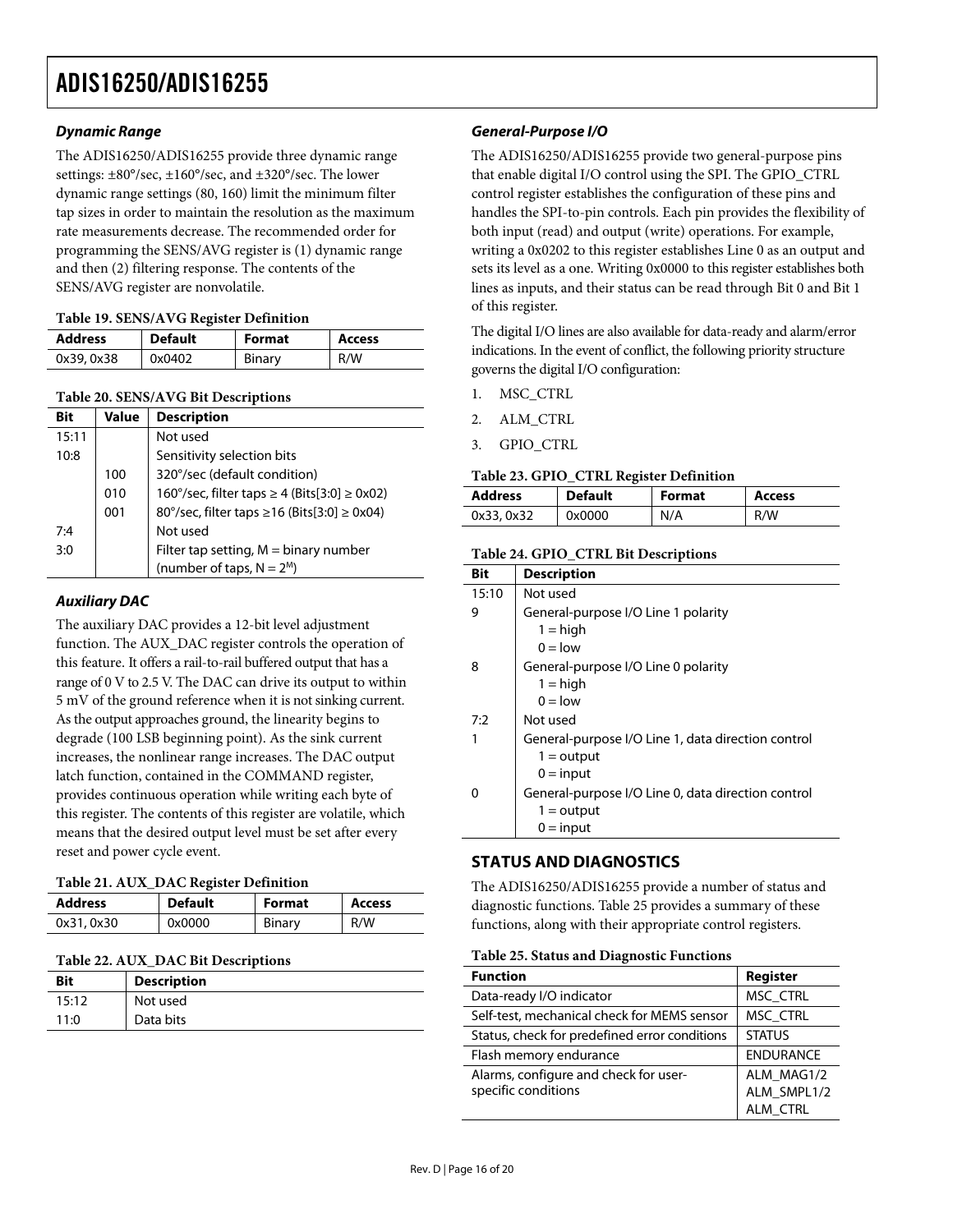### **Data-Ready I/O Indicator**

The data-ready function provides an indication of updated output data. The MSC\_CTRL register provides the opportunity to configure either of the general-purpose I/O pins (DIO0 and DIO1) as a data-ready indicator signal. After each output register update, the digital I/O changes states, then returns to its original state, creating a pulsed waveform. The duty cycle of that waveform is in between 15% and 35%.

<span id="page-16-0"></span>

| <b>Address</b> | <b>Default</b> | <b>Format</b> | <b>Access</b> |
|----------------|----------------|---------------|---------------|
| 0x35, 0x34     | 0x0000         | N/A           | R/W           |

|  |  |  |  | Table 27. MSC_CTRL Bit Descriptions |
|--|--|--|--|-------------------------------------|
|--|--|--|--|-------------------------------------|

<span id="page-16-2"></span><span id="page-16-1"></span>

| Bit   | <b>Description</b>                          |
|-------|---------------------------------------------|
| 15:11 | Not used                                    |
| 10    | Internal self-test enable                   |
|       | $1 =$ enabled                               |
|       | $0 =$ disabled                              |
| 9     | External negative rotation self-test enable |
|       | $1 =$ enabled                               |
|       | $0 =$ disabled                              |
| 8     | External positive rotation self-test enable |
|       | $1 =$ enabled                               |
|       | $0 =$ disabled                              |
| 7:3   | Not used                                    |
| 2     | Data-ready enable                           |
|       | $1 =$ enabled                               |
|       | $0 =$ disabled                              |
| 1     | Data-ready polarity                         |
|       | $1 =$ active high                           |
|       | $0 =$ active low                            |
| o     | Data-ready line select                      |
|       | $1 = DIO1$                                  |
|       | $0 = DIO0$                                  |

#### <span id="page-16-3"></span>**Self-Test**

The MSC\_CTRL register also provides a self-test function, which verifies the MEMS sensor's mechanical integrity. There are two different self-test options: (1) internal self-test and (2) external self-test. The internal test provides a simple, two-step process for checking the MEMS sensor: (1) start the process by writing a 1 to Bit 10 in the MSC\_CTRL register and (2) check the result by reading Bit 5 of the STATUS register, after 35 ms.

The external self-test is a static condition that can be enabled and disabled. In this test, both positive and negative MEMS sensor movements are available. After writing to the appropriate control bit, the GYRO\_OUT register reflects the changes after a delay that reflects the sensor signal chain response time.

For example, the standard 52 Hz bandwidth reflects an exponential response with a time constant of 3.2 ms. If the bandwidth is reduced externally (capacitor across RATE and FILT) or internally (increasing the number of filter taps, SENS/AVG), this time constant increases. For the internal self-test option, increasing the delay can produce false alarms, since the internal timing for this function is optimized for maximum bandwidth. The appropriate bit definitions for selftest are listed in [Table 26](#page-16-0) and [Table 27](#page-16-1).

#### **Status Conditions**

The STATUS register contains the following error-condition flags: Alarm conditions, self-test status, angular rate over range, SPI communication failure, control register update failure, and power supply out of range. See [Table 28](#page-16-2) and [Table 29](#page-16-3) for the appropriate register access and bit assignment for each flag.

The bits assigned for checking power supply range and angular rate over range automatically reset to 0 when the error condition no longer exists. The remaining error-flag bits in the STATUS register require a read in order to return them to 0. Note that a STATUS register read clears all of the bits to 0.

#### **Table 28. STATUS Register Definition**

| <b>Address</b> | <b>Default</b> | <b>Format</b> | Access    |
|----------------|----------------|---------------|-----------|
| 0x3D.0x3C      | 0x0000         | N/A           | Read-only |

**Table 29. STATUS Bit Descriptions** 

| Bit            | <b>Description</b>                                      |
|----------------|---------------------------------------------------------|
| 15:10          | Not used                                                |
| 9              | Alarm 2 status                                          |
|                | $1 =$ active                                            |
|                | $0 =$ inactive                                          |
| 8              | Alarm 1 status                                          |
|                | $1 =$ active                                            |
|                | $0 =$ inactive                                          |
| 7:6            | Not used                                                |
| 5              | Self-test diagnostic error flag                         |
|                | $1 =$ error condition                                   |
|                | $0 =$ normal operation                                  |
| 4              | Angular rate over range                                 |
|                | $1 =$ error condition                                   |
|                | $0 =$ normal operation                                  |
| 3              | SPI communications failure                              |
|                | $1 =$ error condition<br>$0 =$ normal operation         |
| $\overline{2}$ |                                                         |
|                | Control register update failed<br>$1 =$ error condition |
|                | $0 =$ normal operation                                  |
| 1              | Power supply above 5.25 V                               |
|                | $1 =$ above 5.25 V                                      |
|                | $0 =$ below 5.25 V (normal)                             |
| 0              | Power supply below 4.75 V                               |
|                | $1 =$ below 4.75 V                                      |
|                | $0 =$ above 4.75 V (normal)                             |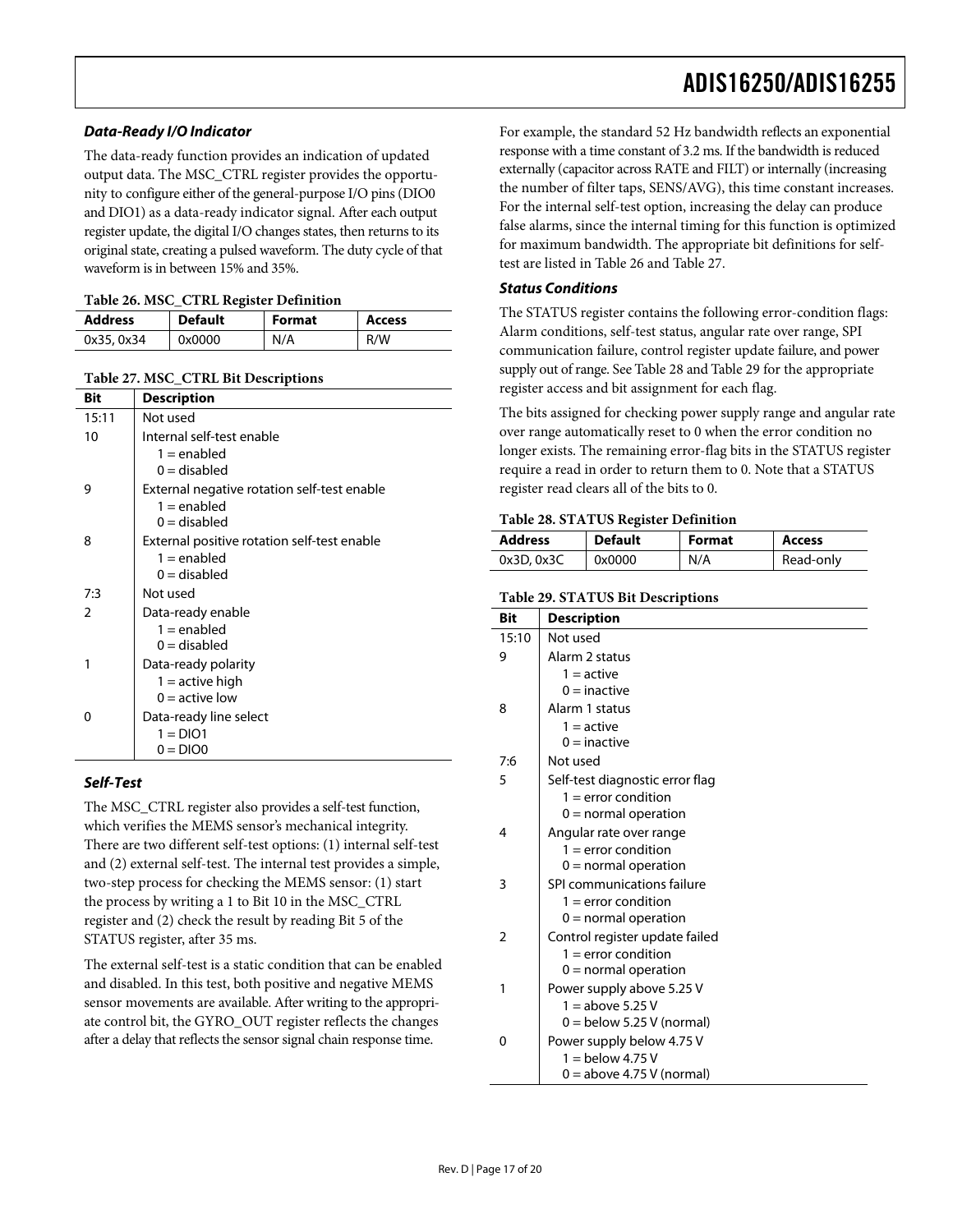#### **Flash Memory Endurance**

<span id="page-17-0"></span>The ENDURANCE register maintains a running count of writes to the flash memory. It provides up to 32,768 counts. Note that if this count is exceeded, the register wraps around, and goes back to zero, before beginning to increment again.

#### <span id="page-17-1"></span>**Table 30. ENDURANCE Register Definition**

| <b>Address</b> | <b>Default</b> | <b>Format</b> | <b>Access</b> |
|----------------|----------------|---------------|---------------|
| 0x01, 0x00     | N/A            | Binary        | Read-only     |

### **Alarms**

<span id="page-17-4"></span>The ADIS16250/ADIS16255 provide two independent alarm options for event detection. Event detections occur when output register data meets the configured conditions. Configuration options are:

- <span id="page-17-5"></span>• All output data registers are available for monitoring as the source data.
- The source data can be filtered or unfiltered.
- <span id="page-17-2"></span>• Comparisons can be static or dynamic (rate of change).
- The threshold levels and times are configurable.
- Comparison can be greater than or less than.

<span id="page-17-3"></span>The ALM\_MAG1 register and the ALM\_MAG2 register both establish the threshold level for detecting events. They take on the format of the source data and provide a bit for establishing the greater than/less than comparison direction. When making dynamic comparisons, the ALM\_SMPL1 register and the ALM\_SMPL2 register establish the number of averages taken for the source data as a reference for comparison. In this configuration, each subsequent source data sample is subtracted from the previous one, establishing an instantaneous delta. The ALM\_CTRL register controls the source data selection, static/dynamic selection, filtering selection, and digital I/O usage for the alarms.

<span id="page-17-7"></span><span id="page-17-6"></span>The rate of change calculation is

$$
Y_C = \frac{1}{N_{DS}} \sum_{n=1}^{N_{DS}} y(n+1) - y(n)
$$
  
Rate of change alarm  $\Rightarrow$  is  $Y_C > \text{or} < M_C$ ?

where:

<span id="page-17-8"></span>*NDS* is the number of samples in ALM\_SMPL1/2.  $y(n)$  is the sampled output data. *MC* is the magnitude for comparison in ALM\_MAG1/2.  $Y_C$  is the factor to be compared with M<sub>C</sub>. > or < is determined by the MSB in ALM\_MAG1/2.

#### **Table 31. ALM\_MAG1 Register Definition**

| <b>Address</b> | <b>Default</b> | Format | <b>Access</b> |
|----------------|----------------|--------|---------------|
| 0x21, 0x20     | 0x0000         | N/A    | R/W           |

#### **Table 32. ALM\_MAG1 Bit Descriptions**

| <b>Bit</b> | <b>Description</b>                                       |
|------------|----------------------------------------------------------|
| 15         | Comparison polarity: $1 =$ greater than, $0 =$ less than |
| 14         | Not used                                                 |
| 13:0       | Data bits: format matches source data format             |

#### **Table 33. ALM\_SMPL1 Register Definition**

| <b>Address</b> | <b>Default</b> | <b>Format</b> | <b>Access</b> |
|----------------|----------------|---------------|---------------|
| 0x25, 0x24     | 0x0000         | Binary        | R/W           |

#### **Table 34. ALM\_SMPL1 Bit Descriptions**

| <b>Bit</b> | <b>Description</b> |
|------------|--------------------|
| 15:8       | Not used           |
| 7:0        | Data bits          |

#### **Table 35. ALM\_MAG2 Register Definition**

| <b>Address</b> | <b>Default</b> | <b>Format</b> | <b>Access</b> |
|----------------|----------------|---------------|---------------|
| 0x23, 0x22     | 0x0000         | N/A           | R/W           |

#### **Table 36. ALM\_MAG2 Bit Descriptions**

| <b>Bit</b> | <b>Description</b>                           |
|------------|----------------------------------------------|
| 15         | Comparison polarity                          |
|            | $1 =$ greater than                           |
|            | $0 =$ less than                              |
| 14         | Not used                                     |
| 13:0       | Data bits: format matches source data format |

#### **Table 37. ALM\_SMPL2 Register Definition**

| <b>Address</b> | <b>Default</b> | <b>Format</b> | <b>Access</b> |
|----------------|----------------|---------------|---------------|
| 0x27, 0x26     | 0x0000         | Binary        | R/W           |

#### **Table 38. ALM\_SMPL2 Bit Designations**

| <b>Bit</b> | <b>Description</b> |
|------------|--------------------|
| 15:8       | Not used           |
| 7:0        | Data bits          |

#### **Table 39. ALM\_CTRL Register Definition**

| <b>Address</b> | <b>Default</b> | <b>Format</b> | Access |  |
|----------------|----------------|---------------|--------|--|
| 0x29, 0x28     | 0x0000         | N/A           | R/W    |  |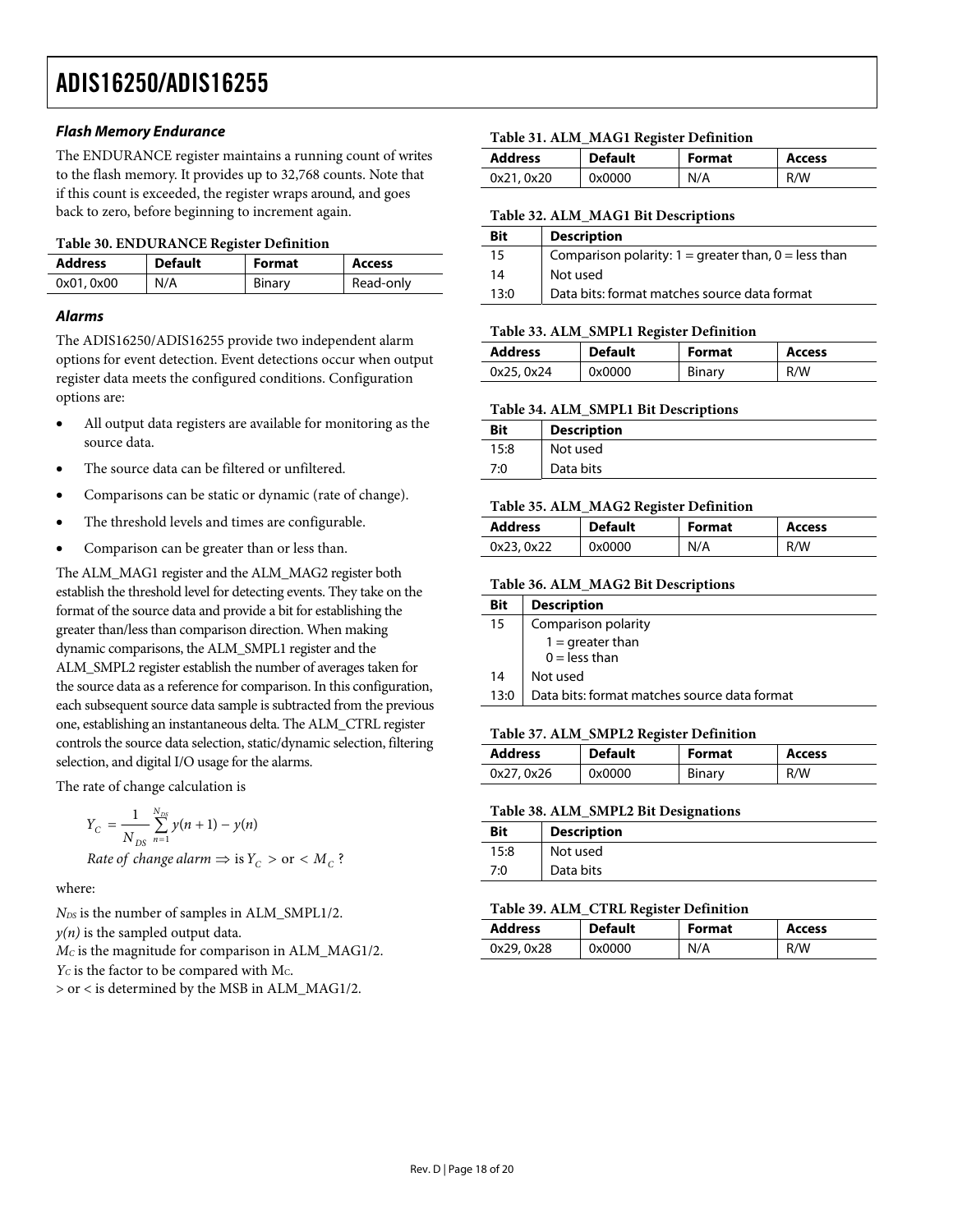<span id="page-18-0"></span>

## **Table 40. ALM\_CTRL Bit Descriptions**